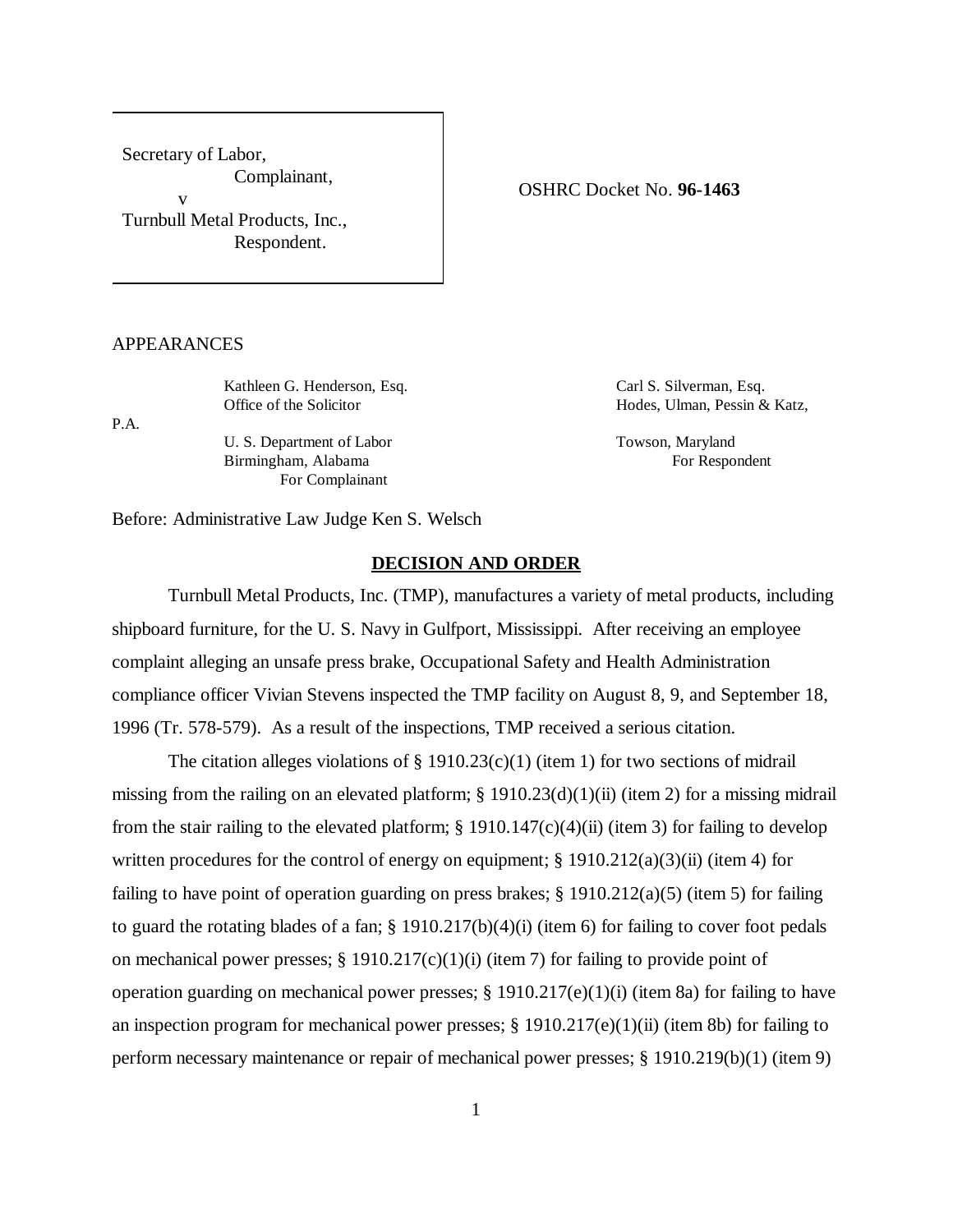for failing to enclose the flywheel on mechanical power presses; and  $\S$  1910.304(f)(4) (item 10) for failing to have a permanent and continuous path to ground for a fan and a receptacle inside the spray booth. The Secretary proposes penalties totaling \$12,025. TMP timely contested the citation.

The hearing was held May 6-10, 1997, in New Orleans, Louisiana. The parties stipulated jurisdiction and coverage and filed post hearing briefs (Tr. 4-5). TMP's principal argument against the technological feasibility of guarding the press brakes is rejected and the violation of §  $1910.212(a)(3)(ii)$  (item 4) is affirmed.

### Background

Since 1990 TMP has manufactured custom metal furniture at the Gulfport, Mississippi, facility (Tr. 548). The facility is 60,000 square feet and employs 120 employees (Tr. 592, 792). TMP produces a variety of metal products, including lockers, tables, berths, desks, file cabinets, galley equipment, commercial cabinetry, casino products and open shelving (Tr. 792, 808-809). According to TMP, it manufactures over 4,700 different products (Tr. 841). TMP's customers include shipyards, the casino industry and the Department of Defense (Tr. 549-550).

The Gulfport facility has manufactured metal products since the 1970's. In 1979, Turnbull Enterprises bought the facility and operated it until 1990 when TMP, a "spin-off corporation," assumed the operation (Tr. 299, 549).

To make the products, TMP uses aluminum, stainless steel and steel in thicknesses ranging from .080/1000 of an inch to ¼ of an inch (Tr. 809, 971). TMP manufactures a variety of products within each general category of metal furniture. For example, it produces 500 to 1,000 different types of lockers with variations in size, complexity, and type. The lockers range in size from 8 inches by 8 inches to 22 feet by 7 feet by 7 feet (Tr. 811). TMP manufactures at least 200 types of tables, 50 kinds of desks, and custom fabricates galley equipment (Tr. 812, 819). Each product contains an average of 30 - 35 component parts or pieces (Tr. 810, 843). Some products have 100 to 200 parts (Tr. 810, 825).

Since 1994 TMP started diversfying from exclusive defense contracts to commercial projects. Currently, the mix of business is "maybe 60 percent Navy or call it repeat business and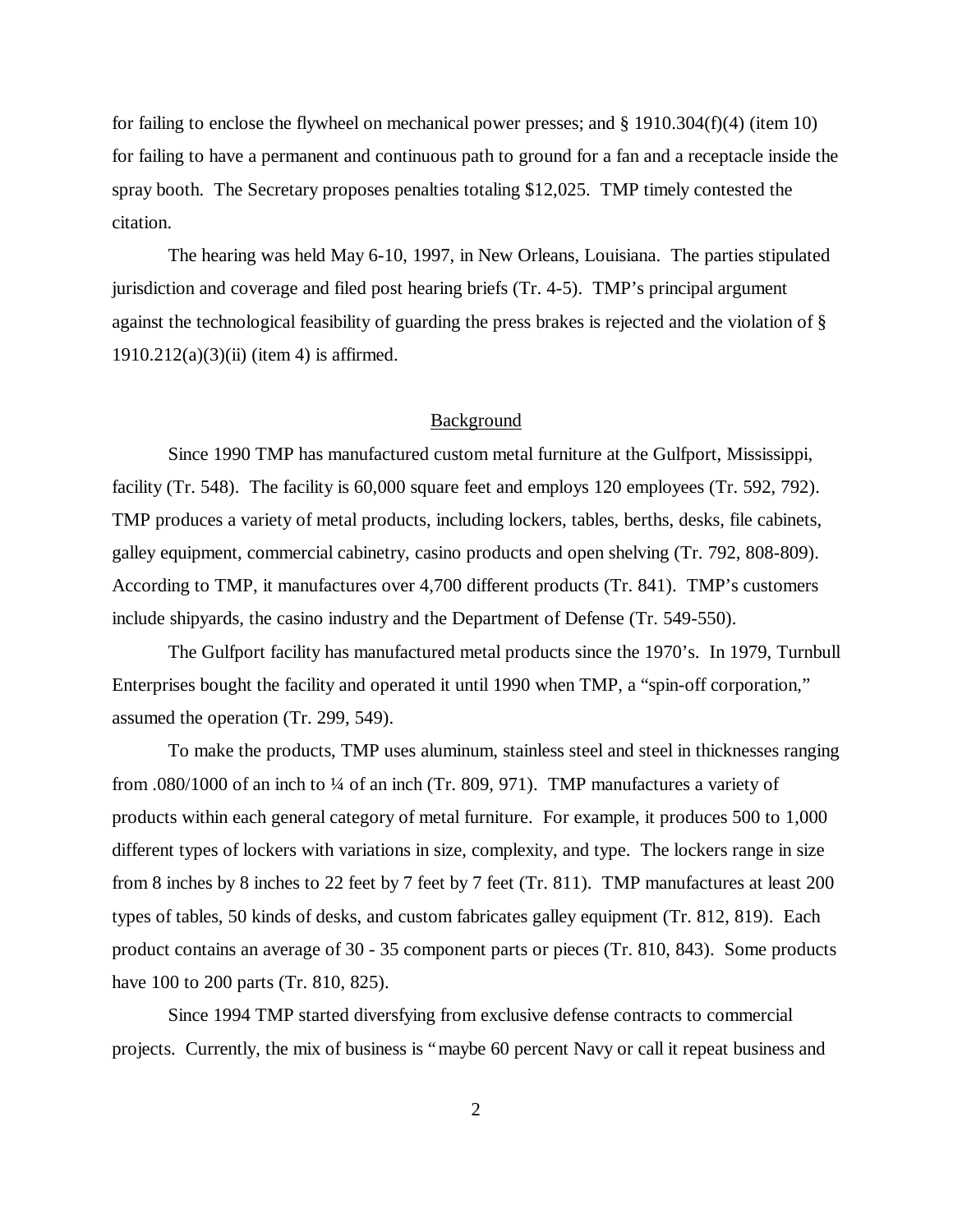the other 40 percent we are bidding every day for a new product, some large and some small." In the past, the product mix was approximately 90 percent Navy contracts (Tr. 814).

After receiving an anonymous employee complaint which alleged that "there were electrical wires that employees could trip on and that an employee had fingers amputated in a press brake," compliance officer Vivian Stevens inspected the Gulfport facility (Tr. 578-579). Her inspection was limited to the matters alleged in the complaint, TMP's safety programs and any hazards observed in plain view (Tr. 582).

## Discussion

The Secretary has the burden of proving a violation.

In order to establish a violation of an occupational safety or health standard, the Secretary has the burden of proving: (a) the applicability of the cited standard, (b) the employer's noncompliance with the standard's terms, (c) employee access to the violative conditions, and (d) the employer's actual or constructive knowledge of the violation (*i.e.,* the employer either knew or, with the exercise of reasonable diligence, could have known of the violative conditions).

*Atlantic Battery Co.,* 16 BNA OSHC 2131, 2138 (No. 90-1747, 1994).

## **ALLEGED VIOLATIONS**

### **Item 1- Alleged Violation of § 1910.23(c)(1)**

The Secretary alleges that, on the elevated platform to the entrance of TMP's safety office, two sections of guard railing were missing midrails. Section 1910.23(c)(1) provides in part that:

> Every open-sided floor or platform 4 feet or more above adjacent floor or ground level shall be guarded by a standard railing (or the equivalent as specified in paragraph (e)(3) of this section) on all open sides except where there is entrance to a ramp, stairway, or fixed ladder.

TMP does not dispute that two sections of midrail were missing along the platform leading to the safety office. The top railing was approximately 42 inches high and secure (Exh. C-2; Tr. 586, 588; TMP Brief, p. 55). The platform was 8 feet 10 inches above the concrete ground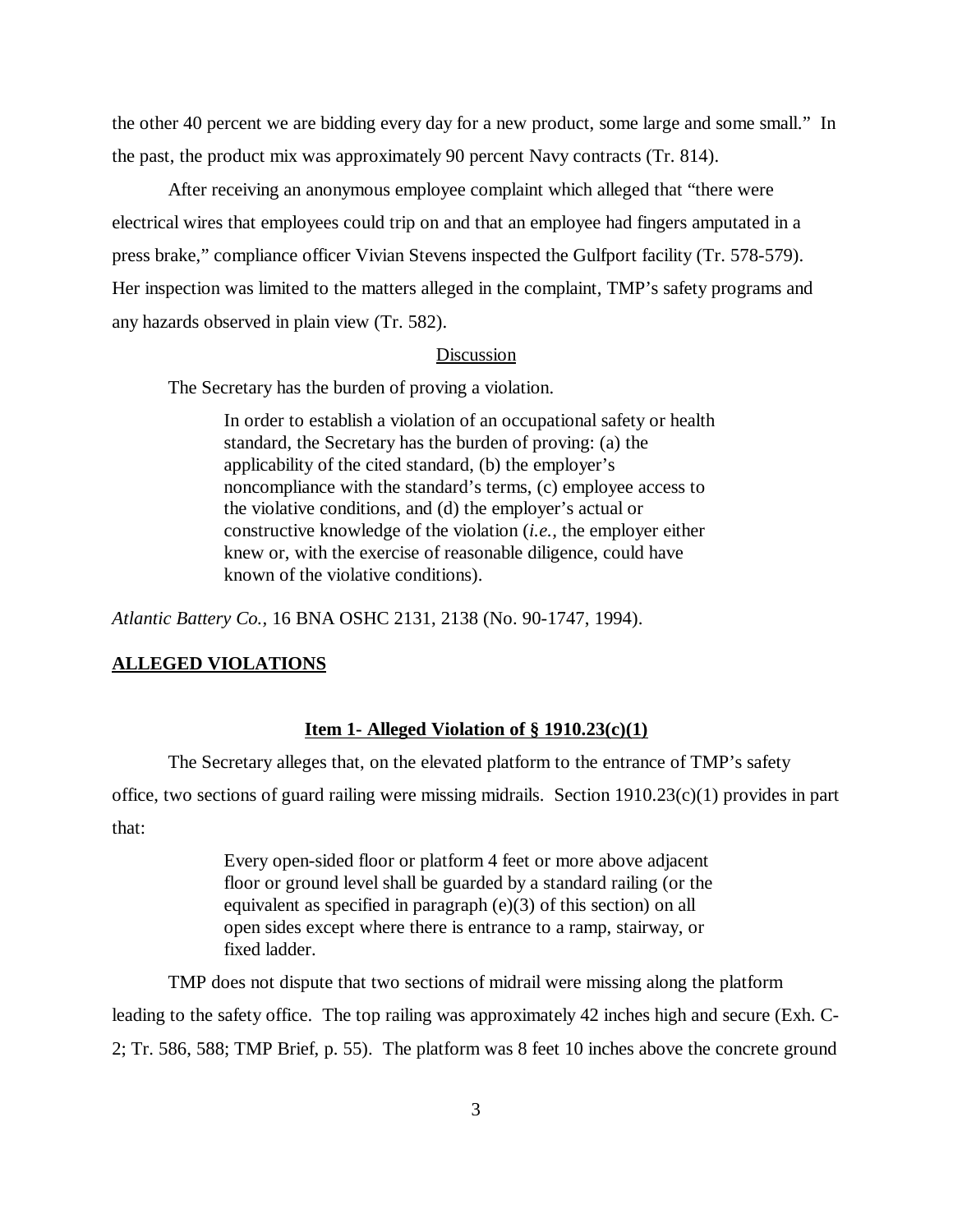floor (Tr. 590, 1049).<sup>1</sup> The width of the platform was approximately 4 feet (Tr. 586). The missing sections of midrail consisted of a four foot section located along the end of the platform and a two foot section at the corner next to the stairway (Exh. C-2; Tr. 769-771). The midrails were replaced by TMP prior to Stevens' return in September (Tr. 726, 1054).

On the platform, Stevens observed a small rubber mat in front of the safety office that tended to "get bunched up." Also, the door to the safety office opened out onto the platform (Tr. 586-587). Stevens assessed the severity of possible injury as "low" and the probability of an accident occurring as "lesser." Her assessment was based in part on the infrequent use of the platform (Tr. 591-592).

The record establishes a violation of  $\S$  1910.23(c)(1). A "platform" is defined as "a working space for persons, elevated above the surrounding floor or ground; such as a balcony or platform for the operation of machinery and equipment." *See* definitions at § 1910.21(a)(4). Standard railing includes an "intermediate rail" which "shall be approximately halfway between the top rail and the floor." *See* § 1910.23(e). It is undisputed that the platform in front of the safety office was elevated and the guard railing protecting the open side was missing two sections of midrail. The platform was in excess of eight feet above a concrete floor.

TMP argues that the violation should be vacated as *de minimis* because of the minimal employee exposure in that the platform was surrounded by a full, secure top rail (Respondent's Brief, p. 55). TMP speculates that the midrails may have been moved to transport filing cabinets into the office. However, general manager Sessum was not sure why the midrails were missing (Tr. 1052-1053, 1172).

A *de minimis* violation is a violation that has no direct or immediate relationship to safety or health. *Holly Springs Brick & Tile Co*., 16 BNA OSHC 1861, 1865 (No. 90-3312, 1994). It carries no penalty and requires no abatement. *Erie Coke Corp*., 15 BNA OSHC 1561, 1571 (No. 91-3606, 1992) (*de minimis* violations are those where "the level of protection that the employer afforded employees was not significantly different from that required by technical compliance with the standard," where the employees' safety was not "appreciably diminished" by the technical

<sup>&</sup>lt;sup>1</sup>Compliance officer Stevens' estimate of 10 feet above the floor is not accepted (Tr. 590, 724-725).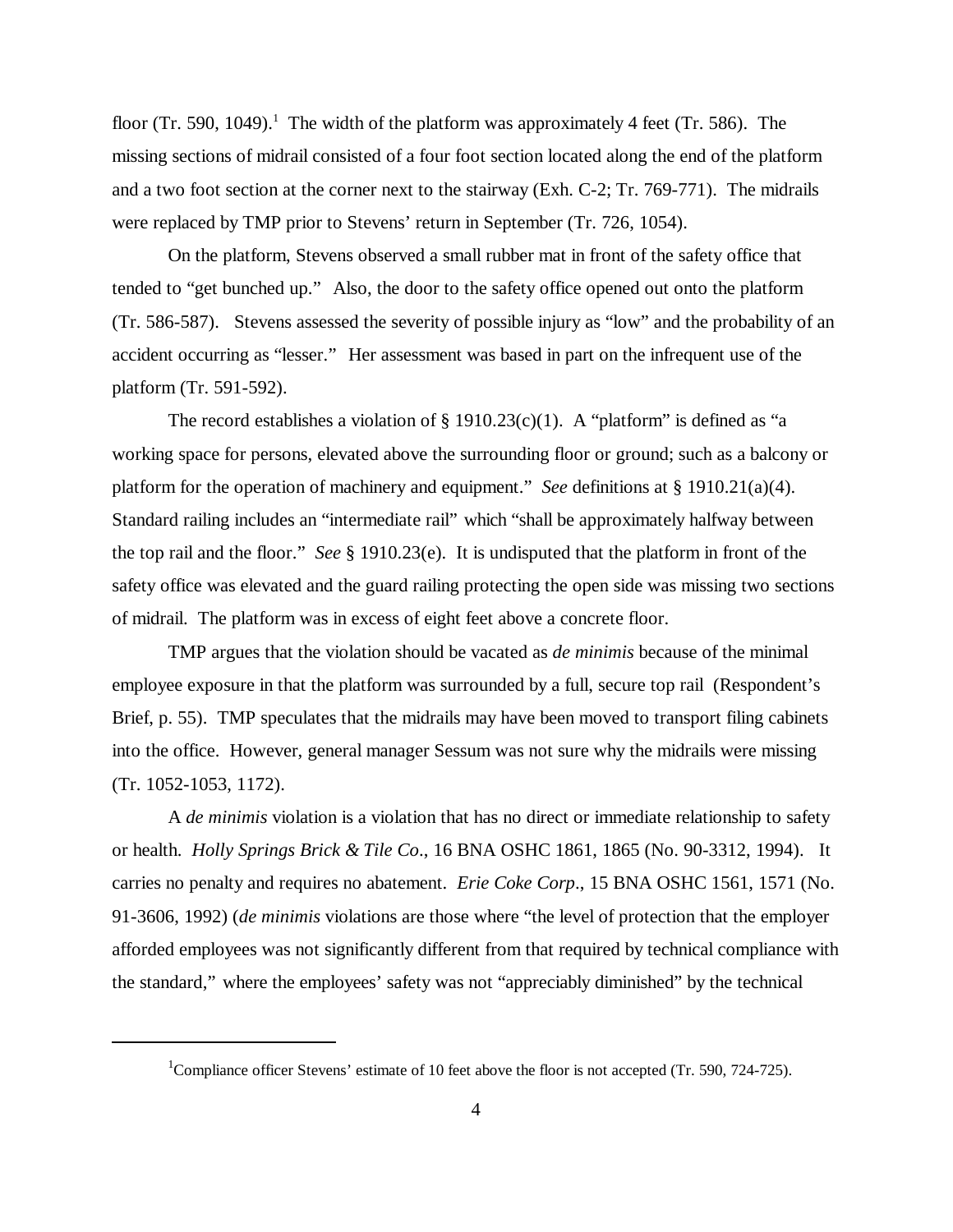deviation, and where the safety techniques used "provided protection as sufficient as" the standard violated).

TMP's *de minimis* argument is rejected. There is no dispute that a fall in excess of eight feet to a concrete floor could result in serious injury. An employees' risk of injury was not diminished. Also, employees regularly used the platform to access the safety office. Compliance officer Stevens observed a secretary carrying a stack of papers to the safety office (Tr. 588, 768). She observed "that people tended to walk close to the edge of the platform, holding onto the rail" (Tr. 587).

Morris Ladner, press brake setup operator, testified that he went to the safety office once or twice a month (Tr. 107-108). Eugene Carlisle, setup operator, testified that he went into the safety office once every two or three months or when he had a safety problem (Tr. 415, 442). Frank Creech, press brake setup operator, testified that he went to the safety office to have tools calibrated monthly (Tr. 490). General manager Donald Sessum testified that he periodically visited safety manager Douglas Caudill at his office. He estimated that Caudill made several trips up and down the stairs each day (Tr. 1050-1051).

Additionally, Stevens observed that the door to the safety office "opened back toward the wall [and that employees] would enter on the side where there is not a midrail" (Tr. 587). Such uncontradicted conditions made it more likely that employees might trip, lose their balance or accidentally fall while on the platform. Without the midrails, the potential for a fall to the cement floor below was enhanced. The risk of injury was not slight. TMP provided no alternative protection.

In order to establish a serious violation, the Secretary must show that the employer knew or should have known of the condition and, if an accident occurred, the injury would be serious or result in death. There is no dispute that TMP knew of the missing midrails. The condition was in front of its safety office and in plain view. Also, there is no dispute that a fall in excess of eight feet to a cement floor could result in a serious injury. "In determining whether a violation is serious, the issue is not whether an accident is likely to occur; it is, rather, whether the result would likely be death or serious harm if an accident should occur." *Dover Elevator Co*., 16 BNA OSHC 1281, 1286, n.5, (No 91-862, 1993).

5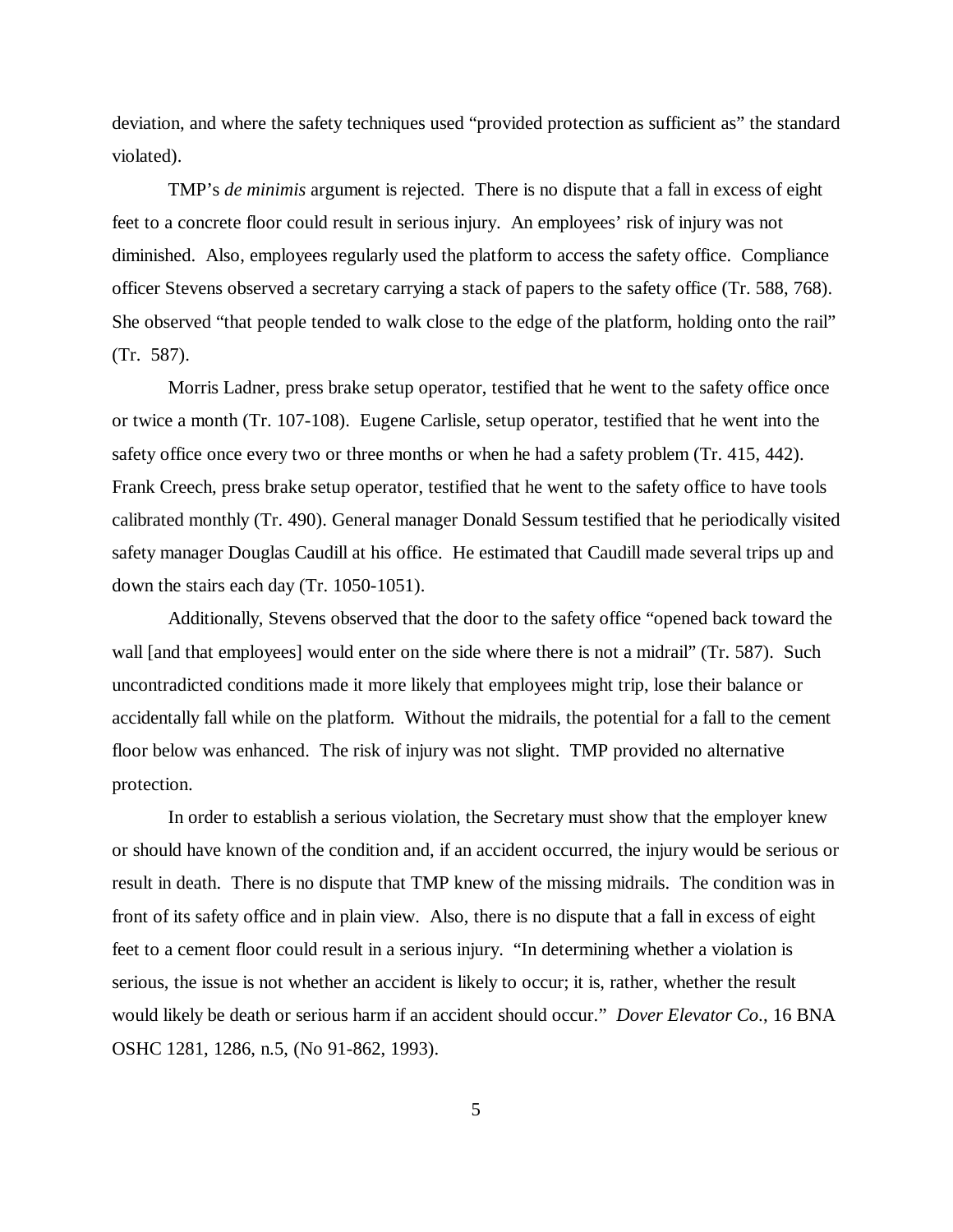A serious violation of  $\S 1910.23(c)(1)$  is affirmed.

## **Item 2 - Alleged Violation of § 1910.23(d)(1)(iv)**

The Secretary alleges that the stairs to the platform used to access the safety office also did not have a midrail. The Secretary's motion to amend the citation to allege a violation of § 1910.23(d)(1)(iv), instead of § 1910.23(d)(1)(ii), was granted (Tr. 534). Section  $1910.23(d)(1)(iv)$  identifies the type of railing required as:

> On stairways more than 44 inches wide but less than 88 inches wide, one handrail on each enclosed side and one stair railing on each open side.

It is undisputed that there was no midrail on the open side of the stairway accessing the platform and the safety office (Exh. C-2; Tr. 585, 589, 1053). Compliance officer Stevens measured the width of the stairs as four feet (Tr. 589-590). The top railing measured 40 inches in height (Tr. 588). TMP replaced the midrail by Stevens' return visit on September 18, 1998 (Tr. 711). Stevens testified that the severity of a hazard was low (Tr. 590).

TMP argues that the Secretary's motion to amend the citation should not have been granted. The original cited standard, addressing stairways less than 44 inches, is inapplicable to the four-foot wide stairway. TMP also argues that the stairs were used infrequently (TMP Brief, p. 57).

The Secretary's amendment to reflect the true width of the stairs does not prejudice TMP even though it changes the factual underpinning of the violation. *See Morrison-Knudsen Co./Yonkers Contracting Co., a Joint Venture,* 16 BNA OSHC 1105, 1112-14 (No. 88-572, 1993). Both § 1910.23(d)(1)(i) and § 1910.23(d)(1)(iv) require midrails. TMP does not dispute the lack of a midrail or that the stairs were four feet wide. The nature of the violation, a missing midrail on the open side, is the same with either standard. The difference between the standards based on the width of the stairs is the additional requirement of a handrail on the enclosed side for stairways in excess of 44 inches. The Secretary does not allege in this case that the handrail was missing.

6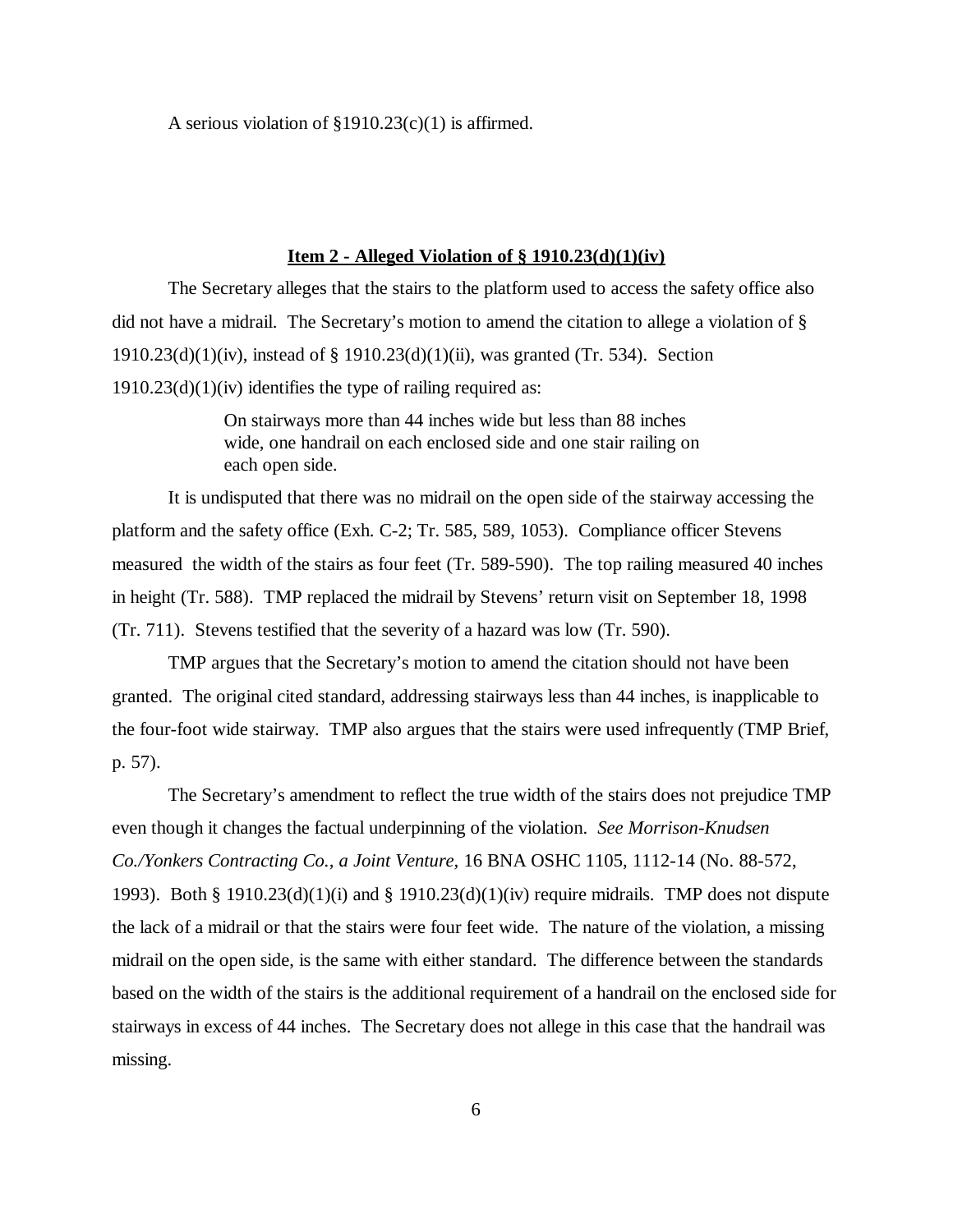Also, the Secretary's motion to amend was made prior to the compliance officer's testimony and before the Secretary rested her case. The hearing was five days; sufficient time for TMP to prepare a defense. Also, the court offered TMP additional time to prepare, if needed. TMP made no request for more time (Tr. 534). Therefore, TMP is unable to show prejudice by the amendment.

The standard requires that the stair railing consists of a top rail, posts and intermediate rails (midrail). *See* § 1910.23(e)(1). The midrail was missing. The stairs accessed TMP's safety office. The height of the stairway was eight feet, ten inches (Tr. 1049). Employees were observed walking near the stair railing carrying objects. TMP was aware of the missing midrail and employees were subject to a potential fall through the area protected by a midrail. Employee safety was not significantly diminished.

A serious violation of § 1910.23 $(d)(1)(iv)$  is affirmed.

## **Item 3 - Alleged Violation of § 1910.147(c)(4)(ii)**

The Secretary alleges that TMP failed to develop written specific procedures for the control of energy on equipment such as mechanical power presses, press brakes, spray equipment and conveyors. Section  $1910.147(c)(4)$ (ii) provides that:

*Energy control procedure.* . . . (ii) The procedures shall clearly and specifically outline the scope, purpose, authorization, rules, and techniques to be utilized for the control of hazardous energy, and the means to enforce compliance including, but not limited to, the following:

(A) A specific statement of the intended use of the procedure; (B) Specific procedural steps for shutting down, isolating, blocking and securing machines or equipment to control hazardous energy; (C) Specific procedural steps for the placement, removal and transfer of lockout devices or tagout devices and the responsibility for them; and (D) Specific requirements for testing a machine or equipment to determine and verify the effectiveness of lockout devices, tagout devices, and other energy control measures.

Compliance officer Stevens testified that she discussed TMP's lockout/ tagout program with safety manager Douglas Caudill (Tr. 597-599). She was shown a copy of a written program (Exh. R-5).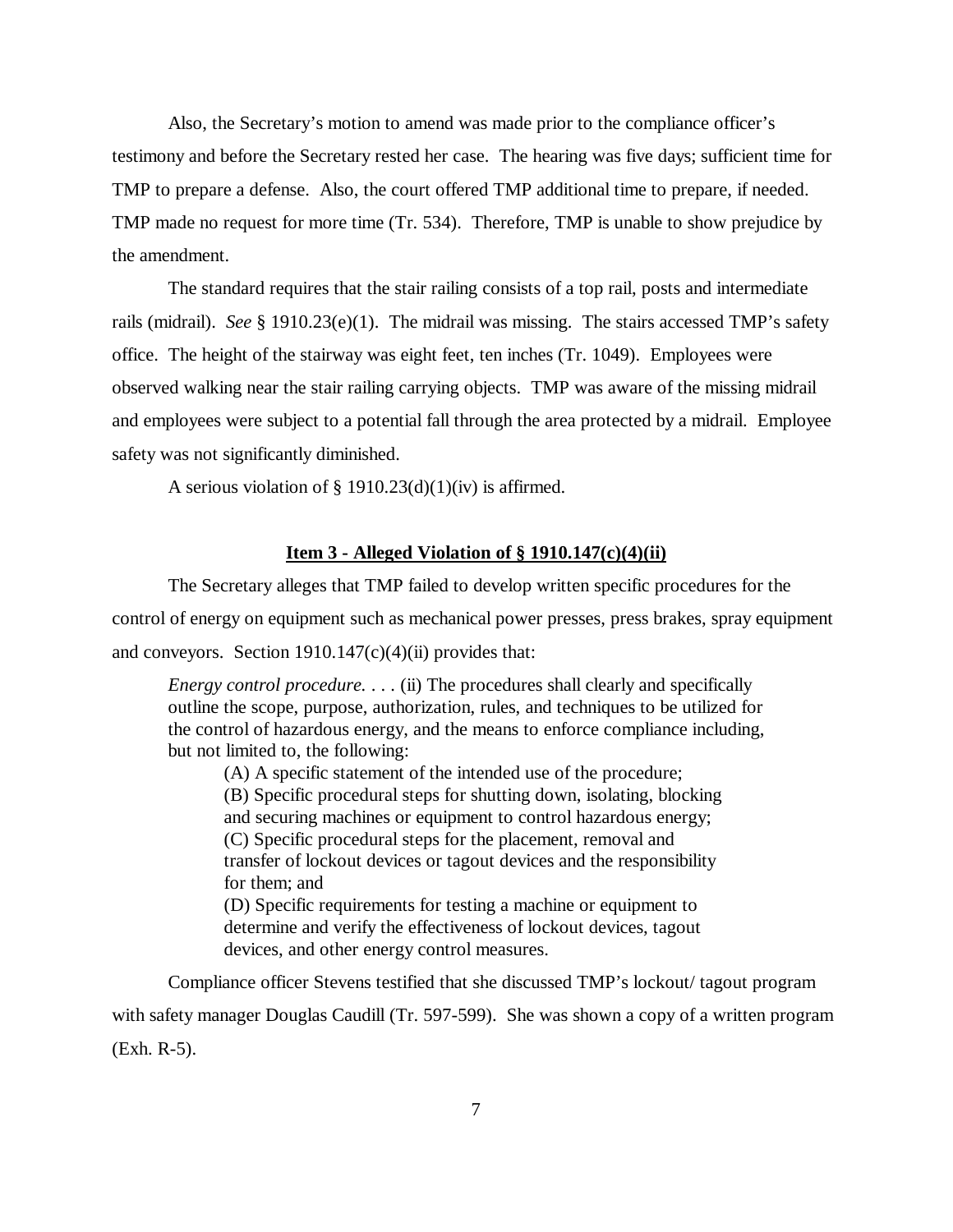Under TMP's lockout procedure, when a machine problem is discovered, employees turn off the machine at the breaker and wait for maintenance man Robert Workman to tagout the machine (Tr. 288-289, 455). The maintenance man is the only person who can lockout or tagout equipment (Tr. 1054-1055). Morris Ladner, setup operator, testified that in Workman's absence, Bob Caudill is to be contacted (Tr. 342-343). Although general manager Sessum testified that even minor maintenance is performed only by the maintenance person, Ladner testified that he sometimes adjusts the clutch or brake tension on the presses (Tr. 344, 1066-1067).

TMP argues that its lockout program was sufficient in that employees knew and understood the requirements of the program. Maintenance man Bob Workman was the only employee authorized to perform lockout/tagout procedures (TMP Brief, p. 64). In the alternative, citing an OSHA Interpretive Guidance, TMP argues that the violation should be classified as other-than-serious. It states that "[p]aperwork deficiencies in lockout/tagout programs where effective lockout/tagout procedures are in place shall be cited as other-thanserious." OSHA Instruction STD 1.7.3 (TMP Brief, p. 65).

The lockout \ tagout standard applies to "the servicing and maintenance of machines and equipment in which the unexpected energization or start up of the machines or equipment or release of stored energy could cause injury to employees." See § 1910.147(a)(1)(i). It is undisputed that TMP has spray finishing equipment, conveyor equipment, press brakes, mechanical power presses, and welders and that the machines and equipment are serviced and repaired (Tr. 597-598, 605-606). TMP's machinery and equipment operate by electrical energy and hydraulic energy (Tr. 601). Stevens testified that during servicing or maintenance, there could be an unexpected energization or release of energy without lockout procedures (Tr. 600- 603). Based on her uncontradicted testimony, the Secretary has established that the requirements of § 1910.147 apply to TMP's facility. *General Motors Corporation,* 17 BNA OSHC 1217 (No. 91-2973, 91-3116 and 91-3117, 1995).

Also, the record establishes that TMP's written program lacks specific information. The program appears very generalized, a guide to what a program should contain, with little actual reference to TMP's facility (Exh. R-5). The program discusses the standard and notes that "[t]he regulations require certain minimum contents. Employers have some leeway to develop their own

8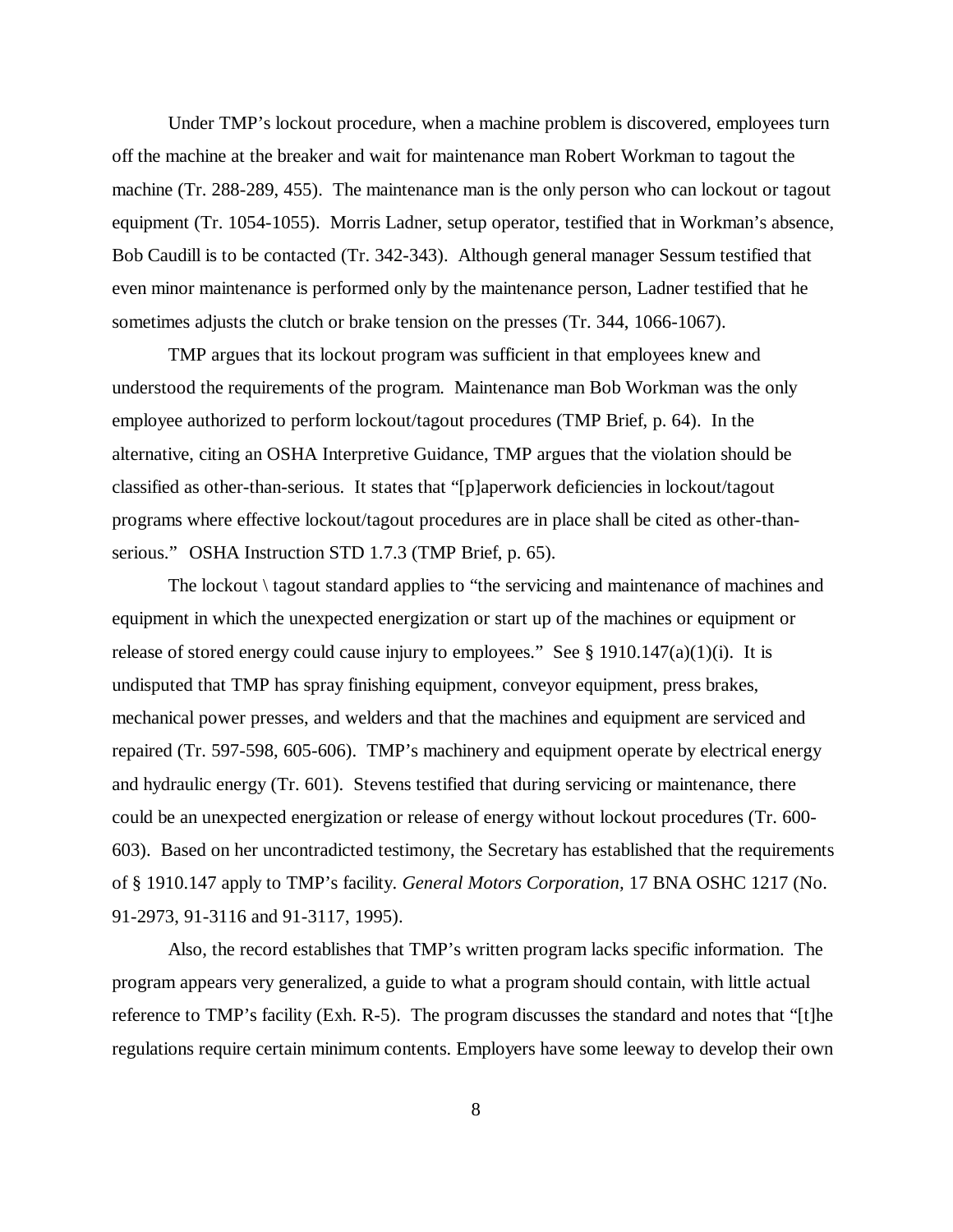plan tailored to their workplace, so long as the minimum contents are included." The program gives examples of when and how to lockout, without any reference to TMP's specific machinery, or types of machinery. TMP's written program does not indicate the types and locations of machines or equipment, the method to control the energy, the shut down procedure, the energy isolating device and method, and the method to dissipate stored or residual energy (Exhs. R-5, R-6). *Drexel Chemical Co.,* 17 BNA OSHC 1908 (No. 94-1460, 1997) ( "Because the purpose of the lockout procedure is to guide an employee through the lockout process, these general procedures are not acceptable." The program must indicate the procedure for each type of machine).

Although the maintenance man Workman, under TMP's program, was to do all servicing and maintenance work on TMP's machines and equipment, the record is replete with instances of other employees doing service and maintenance work. "Servicing and/or maintenance" includes such activities as installing, setting up, adjusting, inspecting, modifying" and involve lubrication, cleaning or unjamming, and making adjustments or tool changes. *See* definitions § 1910.147(b). Ladner testified that he regularly performed adjustments to the brakes and clutches on the press brakes (Tr. 340-341). Leadmen also commonly performed such adjustments (Tr. 333). Employees routinely removed, adjusted, and installed dies in the machines while the machines were energized and without locking out the machine (Tr. 426-427, 445). TMP also did not have available maintenance manuals from manufacturers (Tr. 605). Such incidents show more than a paperwork deficiency in TMP's lockout program. TMP's program was not shown effective.

A serious violation of  $\S$  1910.147(c)(4)(ii) is affirmed.

#### **Item 4 - Alleged Violation of §1910.212(a)(3)(ii)**

The citation alleges that in the press department, the two Wysong press brakes (SN PB3- 170, Model 55-6, and SN PB3-162, Model 55-6), the Chicago Dreis & Krump press brake, and the Cincinnati 3 press brake did not have point of operation guarding. Section 1910.212(a)(3)(ii) provides that:

> The point of operation of machines whose operation exposes an employee to injury shall be guarded. The guarding device shall be in conformity with any appropriate standards therefor, or, in the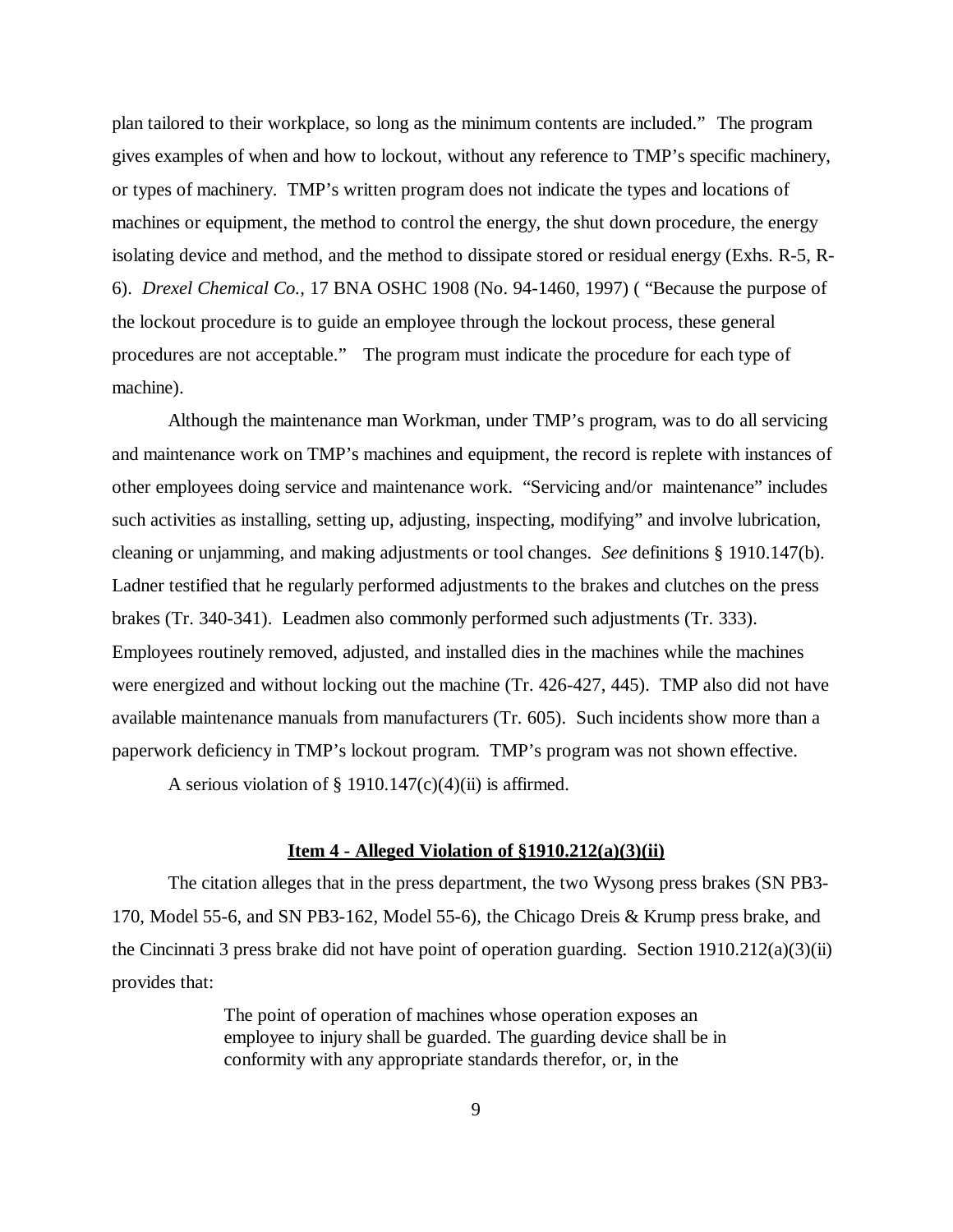absence of applicable specific standards, shall be so designed and constructed as to prevent the operator from having any part of his body in the danger zone during the operating cycle.

TMP does not dispute the application of  $\S$  1910.212(a)(3)(ii) to its press brakes or that the press brakes did not have point of operation guarding (TMP Brief, p. 14; Tr. 1068-1069, 1201). The press brakes cited were in operation during the inspection period (Tr. 43). Typically, four or five press brakes were in operation during any given day (Tr. 45). Also, there is no dispute that operators of the press brakes were exposed to crushing or amputation of fingers or other parts of the body at the press brakes' points of operation and that TMP was aware of the hazard (Exh. R-4).

Frank Creech, Sr., amputated his index and middle fingers on both hands in June 1996 while operating the press brake designated "PB3-170."<sup>2</sup> Creech testified that the accident occurred unexpectedly when "he stepped on the brake and the machine shook" causing "a pretty strong vibration" and "the metal jumped the gauge on the back and allowed [his] fingers to be in the point of impact" (Exh. C-16; Tr. 470, 478). Another operator, James Webb, was also injured while operating a press brake. Webb testified that the injury occurred when he got his "thumbs" caught between the metal and the die" (Tr. 508-512). His testimony indicates that his injury resulted from an inadvertent and instinctual reaction to adjust quickly the placement of the metal so that the bend would be proper. TMP was aware of these accidents (Tr. 553-555).

The press brake is primarily used to bend sheet metal. It is activated by depressing a foot pedal. To form the metal, the press brake uses a long narrow ram which extends several feet along the opening where the metal to be bent is inserted. A top die is attached directly below the ram and above the opening where the metal is inserted. A bottom die is attached below the opening and sits on top of the feed table. The metal piece is inserted into the opening and is formed by the pressure applied when the top and bottom dies come together (Exhs. C-1, C-2; Tr. 204, 206). The area between the upper and lower dies is the point of operation. The point of operation is

 $2^2$ Other press brakes were not cited by OSHA because, at the time of the inspection, large pieces of metal were being formed and Stevens considered it unlikely that the employee would be within close proximity to the point of operation.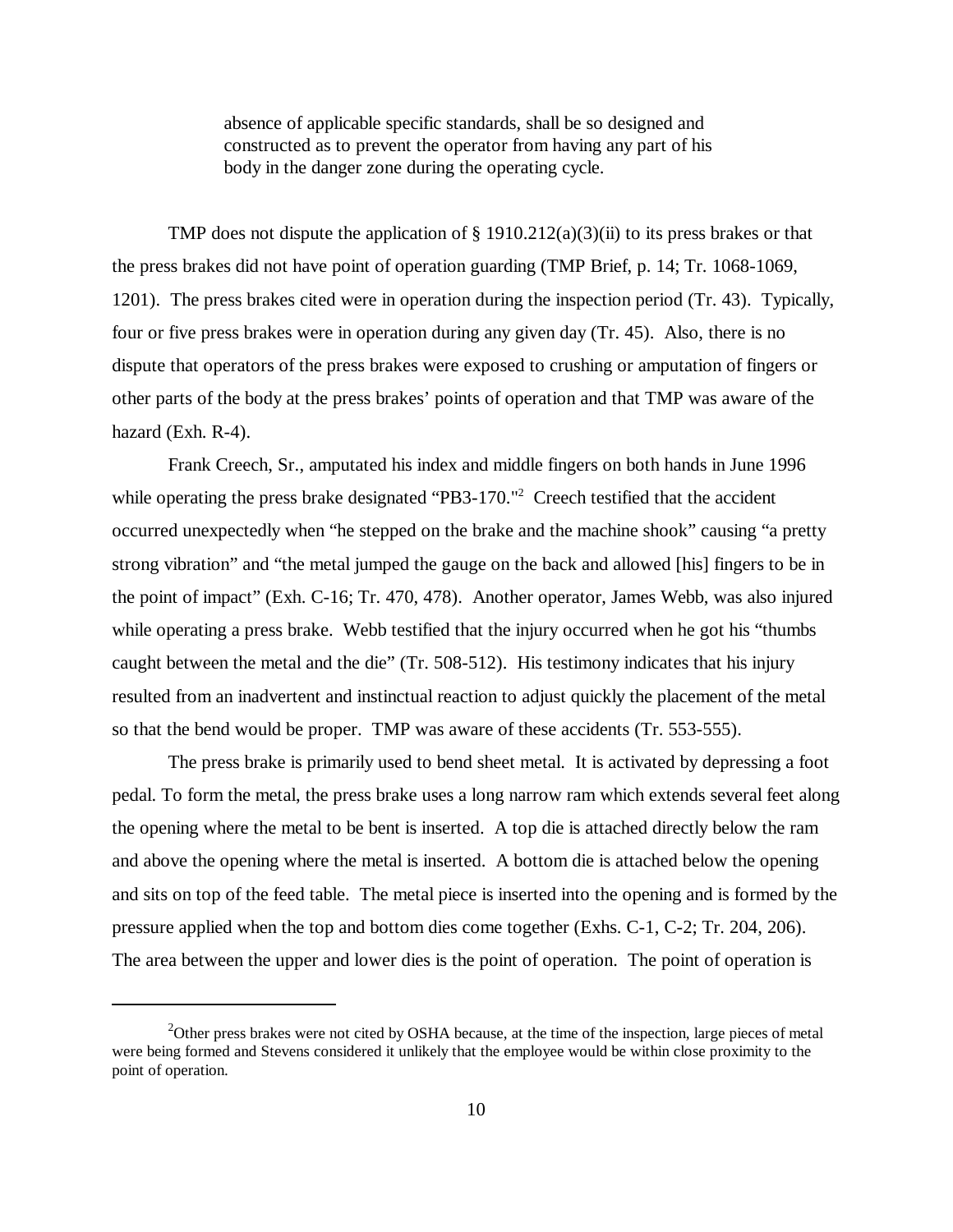"the area on the machine where the work is actually performed upon the material being processed." *See* definition, § 1910.212(a)(1)(i).

The operator holds the metal while the ram makes its cycle. In order to use the press brake, the operator supports the metal with at least one hand (Tr. 50-53, 78). When the press brake is activated, the top ram descends. Ideally, the operator releases the foot pedal, stopping the ram just as it touches the metal. When he is satisfied the metal will bend at the desired location, the operator then re-activates the foot pedal, continuing the cycle and bending the metal. The ram cycles back up, ready to form the next part (Tr. 72, 472-473).

The process of stopping the ram before it strikes the metal is referred to as "inching down the ram" (Tr. 137, 305). This procedure keeps the metal from "whiplashing" up during the pressing process. It also protects the operators' hands (Tr. 348-349). Inching the ram limits the impact on the metal, thus preventing damage to the part (Tr. 474-475). However, when inching the ram, there are no safety features (physical barriers) that would prevent an employee from accidentally passing the suggested stopping point.

TMP asserts that it is not feasible to guard the point of operation on the press brakes. TMP's infeasiblity defense is based on the (1) the complexity of its operations, (2) TMP's efforts to find feasible methods of guarding its press brakes, and (3) its compliance with a safe distance method of guarding as recognized in OSHA Instruction CPL 2-1.25, issued February 14, 1997 (Exh. R-1) (TMP Brief, p. 19).

To establish the affirmative defense of infeasibility, an employer must show that (1) the means of compliance prescribed by the applicable standard would have been infeasible, in that (a) its implementation would have been technologically or economically infeasible, or (b) necessary work operations would have been technologically infeasible after its implementation, and (2) there would have been no feasible alternative means of protection. *Armstrong Steel Erectors*, 17 BNA OSHC 1385 (No. 92-262, 1995). The employer has the burden of establishing the defense. The fact that compliance is difficult or expensive is insufficient grounds to excuse compliance with the requirements of the standard. *State Sheet Metal Co.,* 16 BNA OSHC 1155, 1160 (No. 90-1620, 1993). An employer is expected to exercise some creativity in seeking to achieve compliance. *Pitt Des Moines, Inc.,* 16 BNA OSHC 1429 (No. 90-1349, 1993). A "reasonable" alternative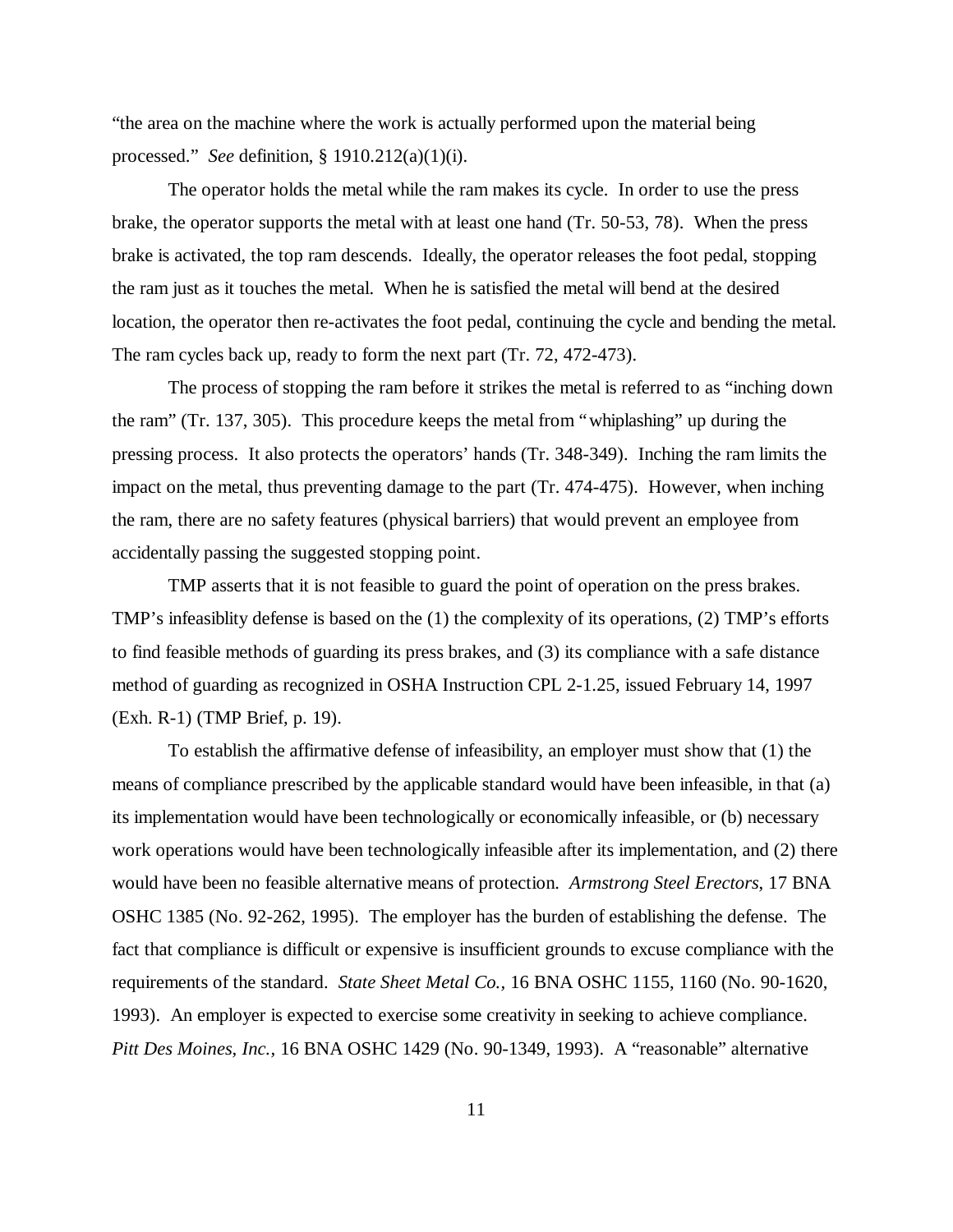requires limited compliance even if exact compliance is not possible. *Cleveland Consolidated, Inc. v. OSHRC*, 649 F.2d 1160, 1167 (5th Cir. 1981).

TMP's infeasibility defense is rejected. TMP fails to show that some method or combination of methods of point of operation guarding is not feasible, at least for the majority of TMP's press brake work. TMP does not assert economic infeasibility. General manager Sessum acknowledges that if TMP found guarding which permitted its operations to be conducted, the expense would not prevent TMP from purchasing and installing the guarding (Tr. 1082).

# Complexity of Operations

There is no dispute that TMP produces a wide variety of metal products requiring complex and multiple bends by the brake presses. At least 95% of the products manufactured by TMP pass through its press brake operation (Exhs. R-2, R-3; Tr. 818, 840). Approximately 85% of the component parts of finished products have four or more bends (Tr. 1139-1140). Multiple bends on a component part make its fabrication more complex because multiple bends on more than one side of a part create more than one "flange"<sup>3</sup> (Tr. 833-834). The presence of vertical flanges which may be six inches require an operator to be careful not to crush the flange as the die comes down to create another bend (Tr. 835). Thus, the record establishes that the press brakes are required to make a variety of bends on varying sizes of metal.

#### Feasible Methods

Even with the complexity of its work, TMP fails to show infeasibility in guarding the point of operation on the press brakes. TMP has received numerous proposals for the installation of various guarding methods from representatives of Rockford Systems, Inc., Manufacturing Solutions, Inc., and Link Systems, Inc. In preparing the proposals, the companies surveyed TMP's facility and its press brake operation (Exhs. C-5, C-14, C-15). Based on their proposals, a variety of guards and devices were considered acceptable point of operation guarding. The

 $3$ Flange is a part that is bent up on the sides, front or back (Tr. 837).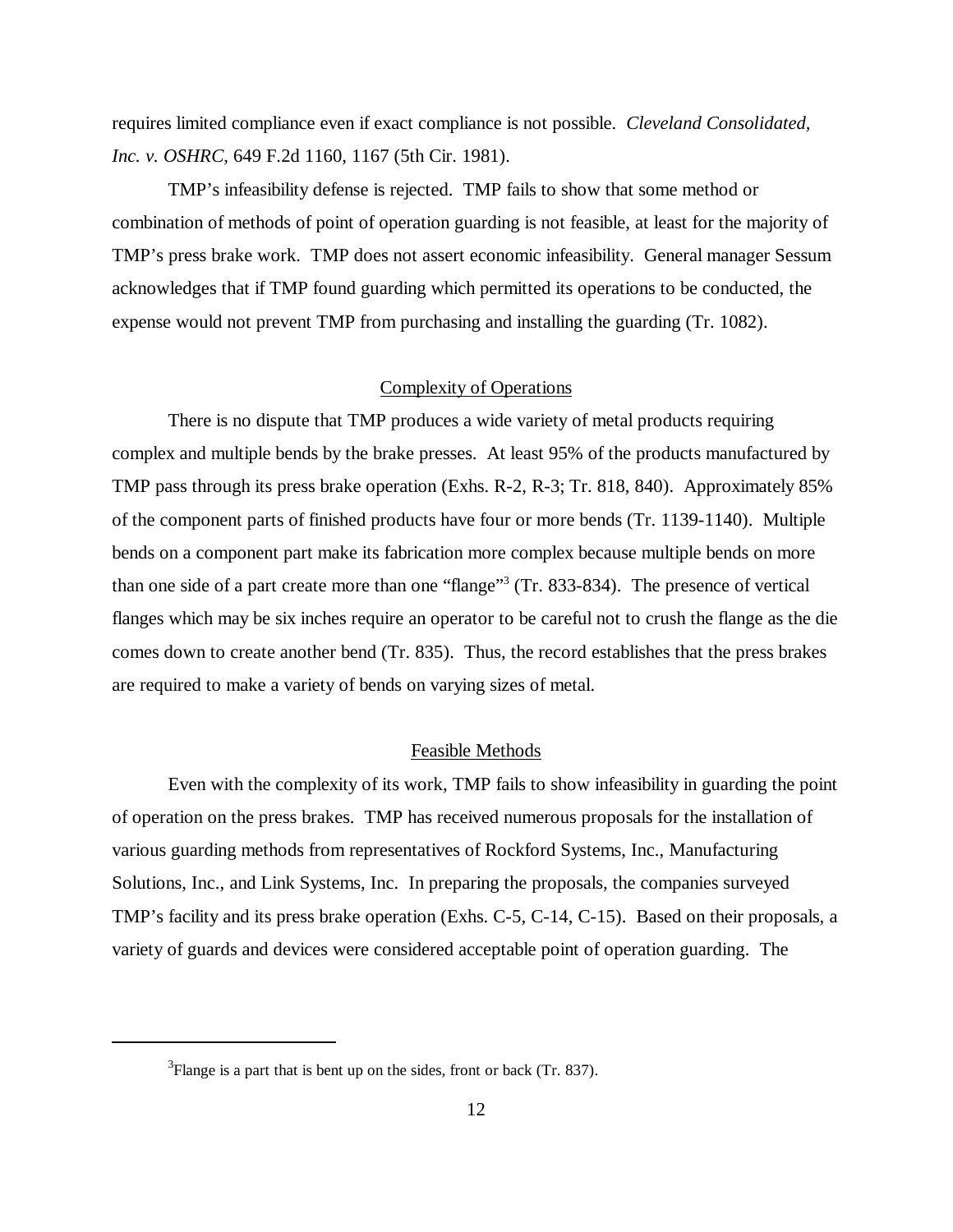considered devices and guards included hand restraints, pullbacks, barrier guards, light curtains, and other devices.

Randolph Fast, of Rockford Systems, Inc., visited TMP and provided written recommendations for guarding the press brakes (Exh. C-5; Tr. 144-145). He observed employees operating the presses with their hands close to the point of operation (Tr. 158). He did not observe employees "inching" the ram (Tr. 161). Although Rockford manufactures restraints and pull-backs, Fast made detailed recommendations for sensors or light curtains on each press brake (Exh. C-5; Tr. 183-184). A light curtain shoots multiple light beams across the point of operation. The curtain detects any object ¾ inch or larger that breaks the beam (Tr. 222-223). Flanges on materials may necessitate blanking out sections of the light curtain (Tr. 189). He also stated that he has never seen a Wysong, Chicago Dries & Krump, or a Cincinnati 3 press brake that "could not be guarded" (Tr. 153-154). In some cases, the operator would need to place his hands through the curtain in order to hold a part. For this reason, the light curtain may not be ideal for all situations (Tr. 238-239). The more area that must be blanked on the light curtain, the farther back the operator must stand (Tr. 266-267). Fast was told that the Rockford proposal was expensive. He was not asked to return or make any modifications to his proposal (Tr. 156).

Kenneth Embrose of Manufacturing Solutions testified concerning recommendations presented to TMP for guarding the press brakes, including light curtains and two-hand controls (Exh. C-14; Tr. 364-365, 367). Manufacturing Solutions works heavily in the metal forming industry and manufactures press brake controls, light curtains and press gauges (Tr. 358). Pullbacks were not recommended<sup>4</sup> (Exh. C-14; Tr. 362). Embrose was not at TMP's facility, and the Manufacturing Solutions' representative who originally prepared the quote was no longer with the company (Tr. 356, 360). Two-hand controls require that the operator place both hands on the controls as the ram begins its descent. The ram is programmed to stop ¼ inch from the material, allowing the operator to re-position or insert the material. The operator can then complete the cycle using the foot pedal controls (Tr. 219, 223-224). Often the operator can hold the material in place with a tool utilizing magnets or suction as the ram begins its initial descent (Tr. 269-270).

<sup>&</sup>lt;sup>4</sup>Manufacturing Solutions does not sell or install pull-backs (Exh. C-14).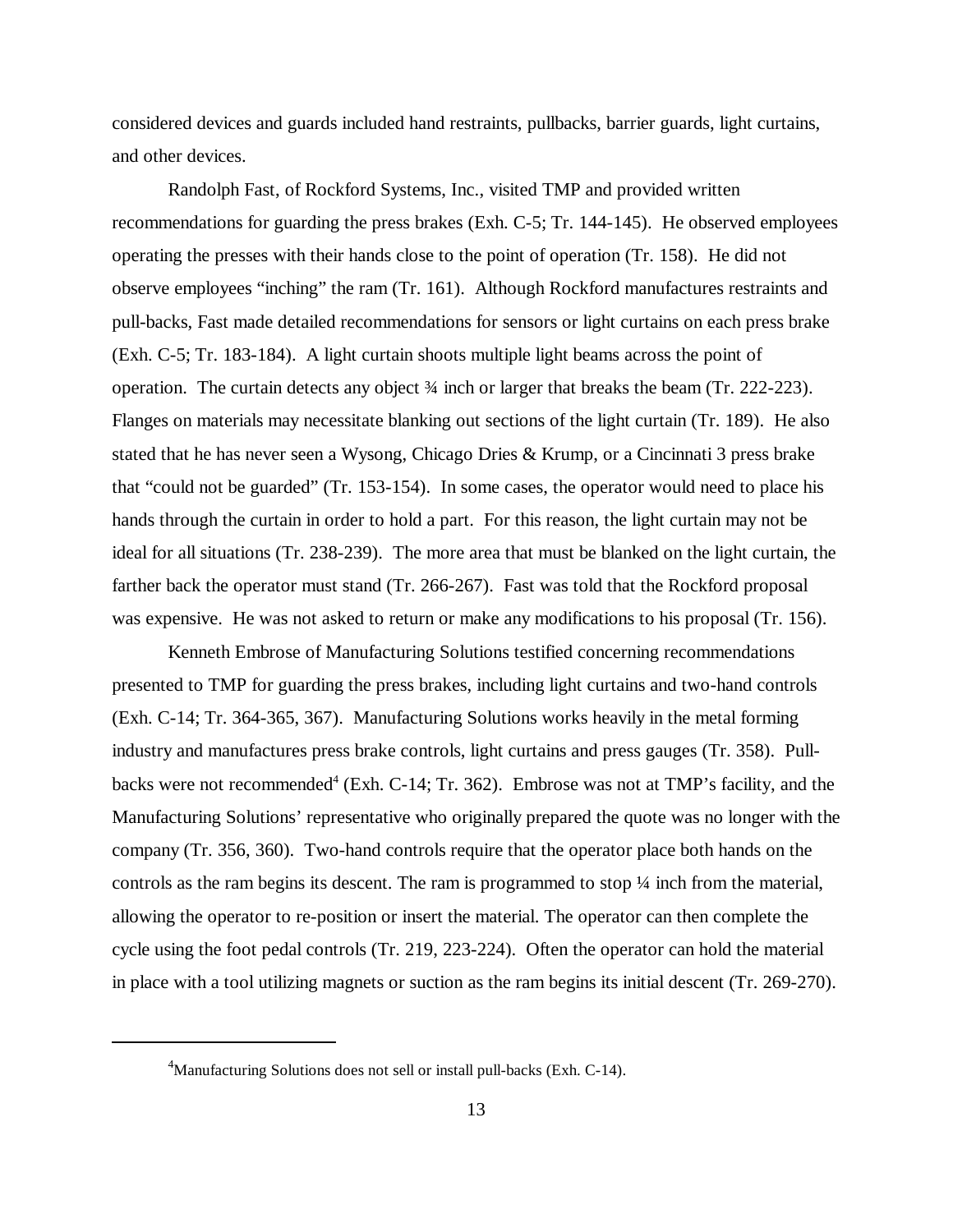William Johnson of Link Systems presented a proposal also developed from information gathered by an employee who was no longer with the company (Exh. C-15; Tr. 384). The proposal advocated light curtains and updates to existing press brakes so that the light curtains could be effectively utilized (Tr. 388-389, 397).

In addition to representatives of machine guarding companies, other consultants also recommended point of operation guarding. Douglas Hinesley, professional safety engineer, testified that the presses, based on OSHA's video of TMP's operation, could be guarded with pull backs or hand restraints and possibly photo-electric light curtains (Tr. 209). Pull backs or restraints are used to keep an operator's hands out of the point of operation. While restraints prevent an operator's hands from extending into the point of operation, pull-backs withdraw the operator's hands when the ram begins its descent (Tr. 218-219, 228). Hinesley testified that he has investigated 20 to 30 accidents involving presses which resulted in "everything from mashed fingers to death." Most of the accidents resulted from employees "inadvertently having their hands in the machine to machine malfunctions" (Tr. 202). Hinesley testified that he has surveyed several press brakes used in various industries, some of which had operations and manufactured products with similar processes and complexities as TMP. He could not recall any operation or press brake for which a guard or safety device was not feasible (Tr. 217, 234).

Ronald Stephens, chairperson for the machine guarding course at the OSHA Institute, opined that point of operation guarding at TMP included a barrier guard, light curtain, two-hand controls or hand restraints (Tr. 1278-1279). Neither Hinesley or Stephens had visited TMP's facility (Tr. 257, 1291). Both Stephens and Hinesley acknowledged that, within the industry, it is more typical for a combination of guarding methods to be employed (Tr. 248, 1296-1297, 1299). These views were confirmed by Embrose of Manufacturing Solutions, Inc., (Tr. 373, 376) and Fast of Rockford Systems, Inc. (Tr. 192).

The record thus establishes that TMP's press brakes may be guarded at the point of operation using several recommended methods. TMP failed to show infeasibility. TMP's argument against guarding is limited to some unique or isolated operations which make the use of guards or devices inconvenient. Despite obtaining the numerous recommendations for point of operation guarding, there is no evidence that TMP attempted to implement the recommendations.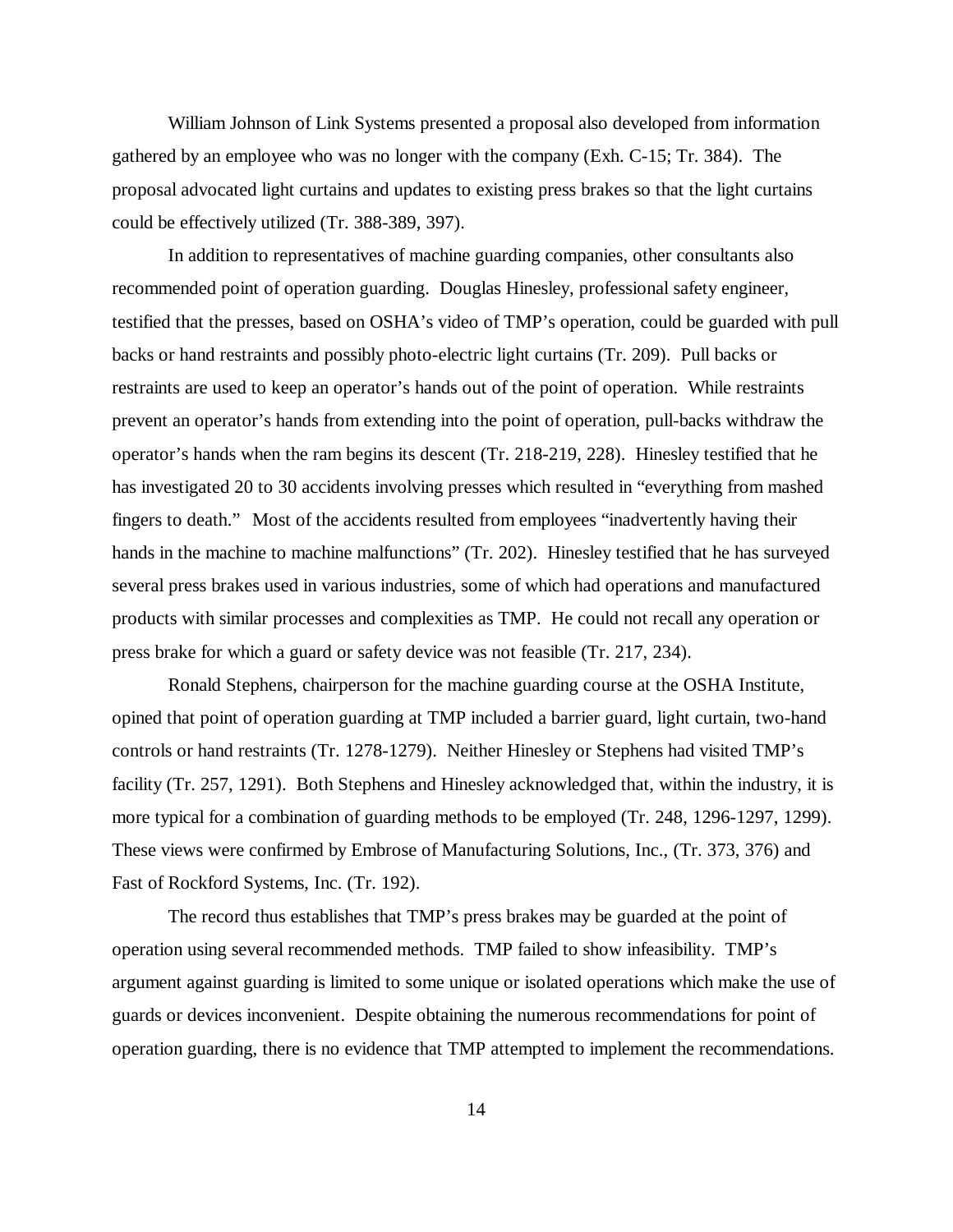Instead, the recommendations were summarily rejected. According to TMP, none of the proposals "provided a method of abatement that the company considered feasible in light of all of its operations" (TMP Brief, p. 37). TMP's position ignores its responsibility to achieve compliance. TMP has operated its press brakes for years without any point of operation guards or devices while its employees incurred amputations and scars (Tr. 553). Instead of action to prevent further accidents, TMP reiterated its safe distance procedure. Also, TMP's management, which did not change after the facility was acquired from Turnbull Enterprises, Inc., knew that the OSHA standards required guards or devices to protect employees exposed to point of operation hazards. OSHA had previously inspected the Gulfport facility when it was operated by Turnbull Enterprises, Inc., and cited a violation of §1910.212 (Tr. 594, 597). It was not until after the current OSHA citation that TMP specifically had someone survey its press brakes for point of operation guarding (Tr. 565).

Also, the record reflects that previously at least some of TMP's press brakes were equipped with hand restraints and two button controls, which were removed for no apparent reason. Operator Morris Ladner testified that both Wysong press brakes and the Cincinnati press brake had restraints at some time prior to 1996, but that these restraints were removed (Tr. 46- 47, 81-82). TMP offered no explanation for the removal of the restraints and two-button controls. Ladner stated that employees also had used hand clamps and tools to insert small parts into the machines, but that these tools were not in use at the time of the inspection (Tr. 82).

Ladner did not like the restraint system. He testified that while using the restraints, he had difficulty reaching the parts sitting on nearby pallets and returning the finished parts to other pallets. Often, he had to take off the restraints. He did not, however, testify that he had problems actually forming the parts on the press brakes (Tr. 286-287, 295, 342). With the pullbacks, Ladner stated that employees "couldn't reach items on the floor" (Tr. 286). Ladner's problem may have been remedied by providing adjustable pallets or tables from which employees could reach and place items more easily.

TMP showed over 50 schematics for the production of components and completed products (Exhs. R-2, R-3). Following the explanation of each schematic, general manager Donald Sessum explained why the proposed guarding methods would be infeasible. In summary, Sessum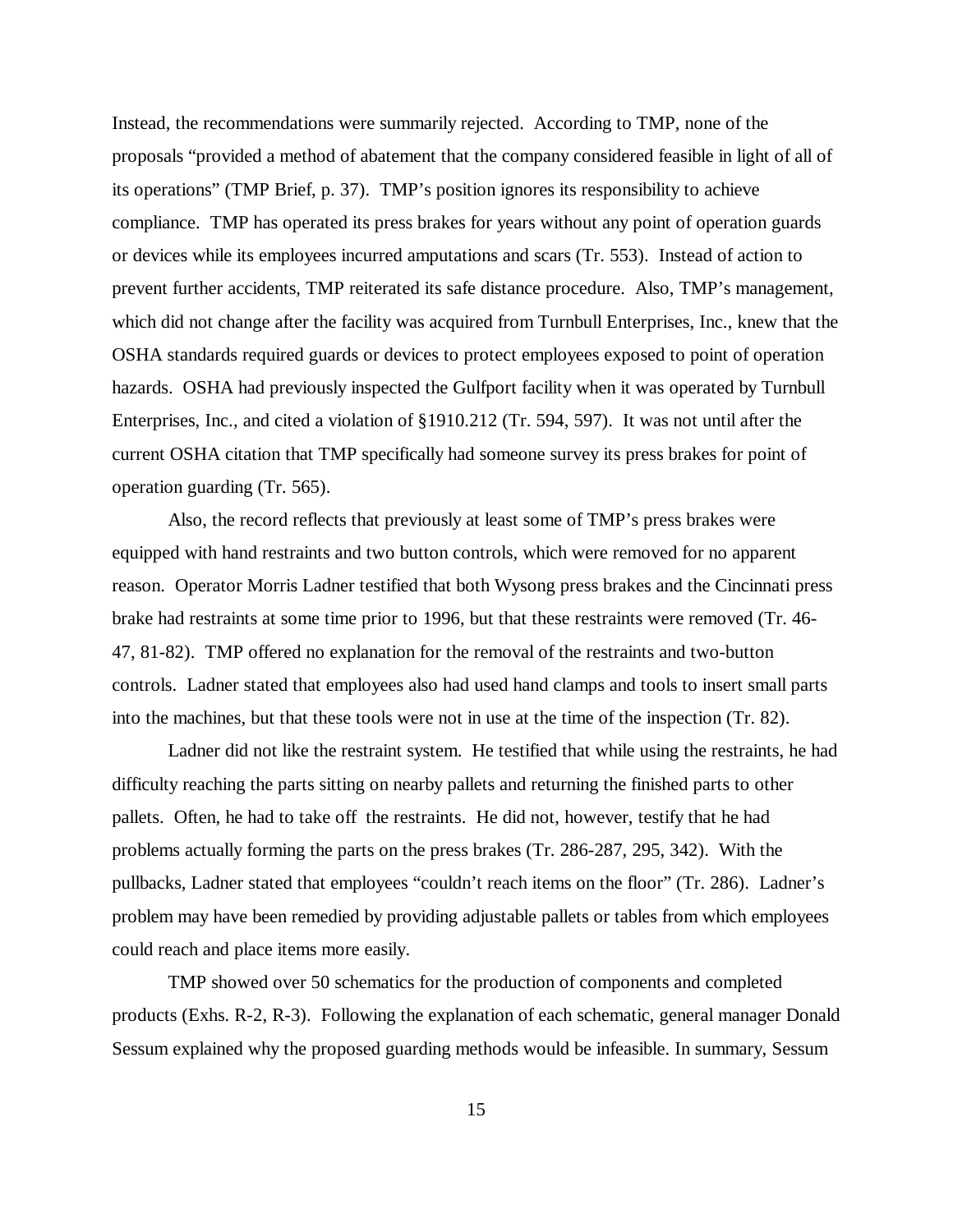stated that light curtains would be ineffective because many of the pieces had flanges that would necessitate blocking out large portions of the light curtain. He stated that restraints or pull backs would be hazardous because employees could entangle the straps in the sharp, razor-like material, thus causing injury. Fixed guards were not usable in his opinion because of the wide variety of parts produced at the facility which could not be accommodated by the opening cut in the plexiglass to allow for flanges. Finally, he considered two-hand controls impractical because employees could not always insert the parts into the  $\frac{1}{4}$  inch area left open after the initial descent of the ram.

In comparison to the testimony of the manufacturers' representatives and OSHA's experts, Sessum's testimony is given less weight. Clearly, Sessum knows the complexity of the metal parts produced on the press brakes. However, his testimony regarding the feasibility of point of operation guarding of the press brakes lacks background and knowledge. Sessum is not shown to be knowledgeable on machine guarding of press brakes. He is not an engineer and does not consider himself an expert in machine guarding (Tr. 1158). His concerns about various guarding methods were not based on personal experience or actual observation. There is no showing that TMP attempted to install any of the recommended guarding methods. Prior to the OSHA inspection, Sessum was not trained in the OSHA machine guarding standards (Tr. 1158). He had read the ANSI Standard B11.3 (Exh. C-7; Tr. 1159). Also, it is noted that Sessum agreed that some forms of point of operation guarding or devices were feasible for some TMP operations (Tr. 1151, 1213-1218).

The evidence presented by TMP is focused on the exceptions to its work and not its normal work. There is no evidence that TMP attempted compliance with point of operation guarding. Engineering controls are considered feasible even when full compliance cannot be achieved. *G&C Foundry Co*., 17 BNA OSHC 2137 (No. 95-0869, 1997). The Secretary showed that point of operation guarding or a combination of guarding was feasible for most of TMP's press brake operations. Douglas Hinesley, safety engineer, testified that the use of proper guarding and hand tools could possibly increase production, as the presses could run continuously (Tr. 235). Hinesley testified that a combination of guarding with some presses equipped with pull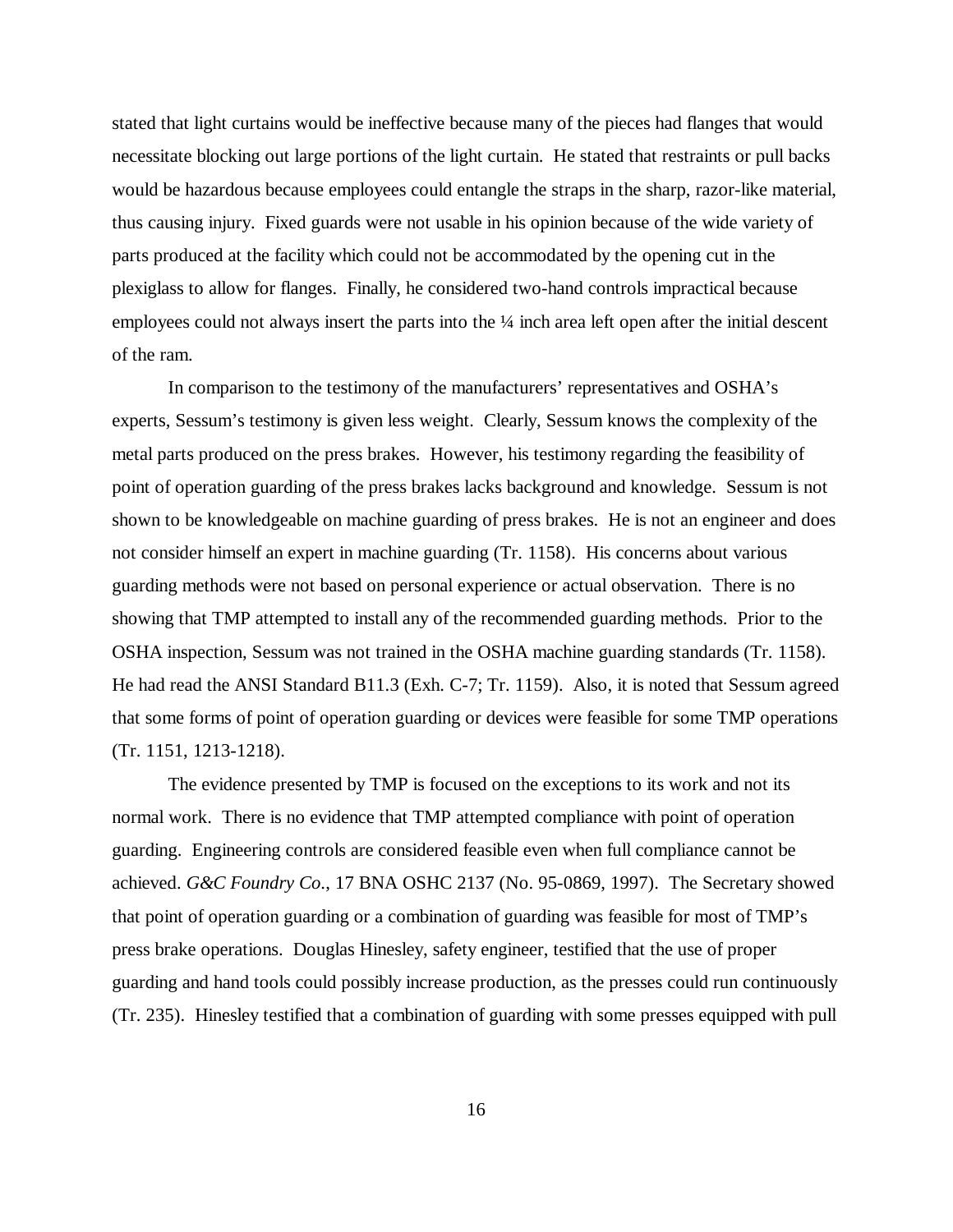backs or hand restraints and other presses with light curtains might be used by TMP (Tr. 214- 215).

Further, there is no showing that TMP considered designating presses exclusively for certain sized parts or bends in order to more conveniently make use of guarding. Although employees could not predict the number of operations or sizes of parts they were expected to work, the blueprint designs used in making the metal parts have been used by TMP for several years, some since the early 1980's (Exhs. R-2, R-3). TMP's operations and resources are sophisticated enough that it could use initiative to install guards or safety devices for its press brake operations.

TMP's infeasibility defense is rejected.

# Safe Distance Method

Instead of point of operation guarding, TMP asserts that it uses a method of "safe distance" guarding. TMP incorporated the safe distance method in its press brake training manual (Exh. R-4). TMP's safe distance method requires the operator, based on training, warning, and discipline, to keep their hands away from the press brake's point of operation. TMP asserts that its method of safe distance guarding is based on American National Standard B11.3, 1982 ("ANSI B11.3"). If an employer cannot utilize point of operation guarding, the employee may hold the part, keeping their hands an unspecified "safe distance" from the point of operation. (Exh. C-7, pp. 74-80, §§ 6.1.4.2(1) and 6.1.4.3)

TMP notes further that its reliance on ANSI B11.3 was supplanted by OSHA CPL 2.125, issued on February 14, 1997 (Ex. R-1). The CPL also provides that when other methods are infeasible, an employer may employ the "safe distance" method of guarding. The CPL defines this distance as four inches from the point of operation, measured from "the exterior point of contact of the power press brake die closest to an employee" (R-1, p. 3).

TMP's safe distance method is rejected. The record fails to show that point of operation guarding methods are infeasible. Also, even if point of operation guarding is shown to be infeasible, TMP fails to show that it uses the safe distance method. Operator Morris Ladner testified that employees are instructed to never place their hands between the dies (Tr. 53). He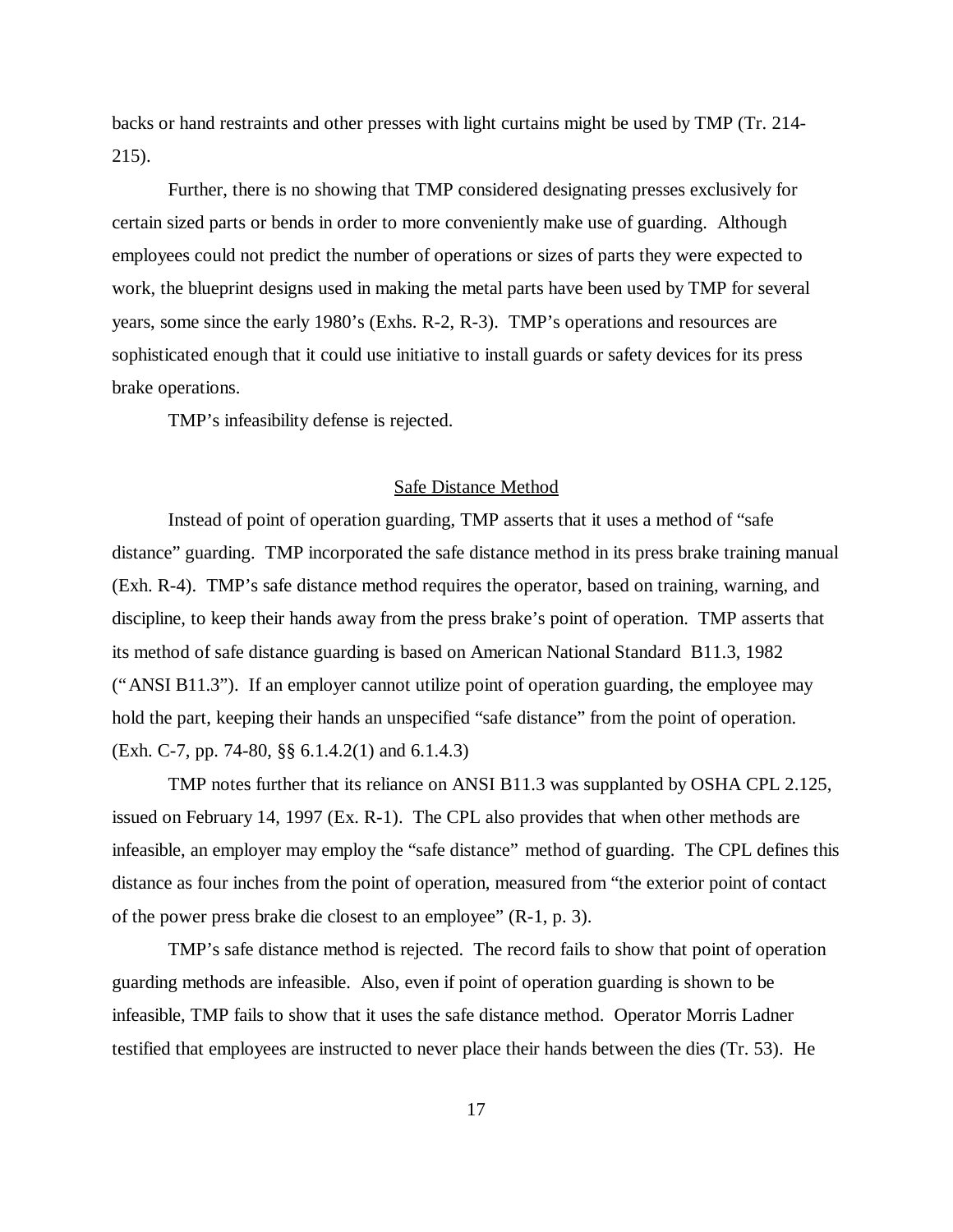stated that work rules prohibit an employee's hands from being within one inch of the point of operation. However, Ladner indicated that this rule went into effect at TMP the day before his testimony (May 6, 1997) (Tr. 55). He also testified that in order to load small parts into the machine, he must put his fingers into the dies. He stated that "before yesterday," this was not a violation of the work rule (Tr. 55, 59-60).

"Safe distance" is not an alternative to point of operation guards or devices which, in this case, is not shown as infeasible. Also, the record indicates that the safe distance method is not enforced at TMP. Employees' hands were often within four inches of the point of operation, and employees did not use tools to hold small parts. The method was not in operation during the OSHA inspection (Tr. 1175).

The lack of a safe distance method is also shown by TMP's failure to mark presses so an employee can see the four-inch minimum safe distance. There are no measuring devices kept out to show the distance (Tr. 1163, 1165). Also, inching down was not enforced, and it depended on the operator's expertise (Tr. 306).

The guarding standard is intended to eliminate danger from unsafe operating procedures, poor training, or employee inadvertence. Guarding is provided by a "device" that does not allow reliance upon the skill or attentiveness of employees. *See American Luggage Works, Inc.*, 1982 CCH OSHD ¶ 26,072, p. 32,796 (No. 77-893, 1982).

A serious violation of § 1910.212(a)(3)(ii) is affirmed.

#### **Item 5 - Alleged Violation of § 1910.212(a)(5)**

The citation alleges that, in the northwest corner of the press department, a shopmade fan had no cover over the rotating blades. Section 1910.212(a)(5) provides that:

> When the periphery of the blades of a fan is less than seven (7) feet above the floor or working level, the blades shall be guarded. The guard shall have openings no larger than one-half (½) inch.

Compliance officer Stevens observed a blower from a home air conditioning unit used as a fan by press operator James Webb. General manager Sessum described the blower as consisting of a "squirrel cage with some vary small fins" (Tr. 1097). Compliance officer Stevens estimated that the blower stood four feet above the floor at the end of the Cincinnati press where James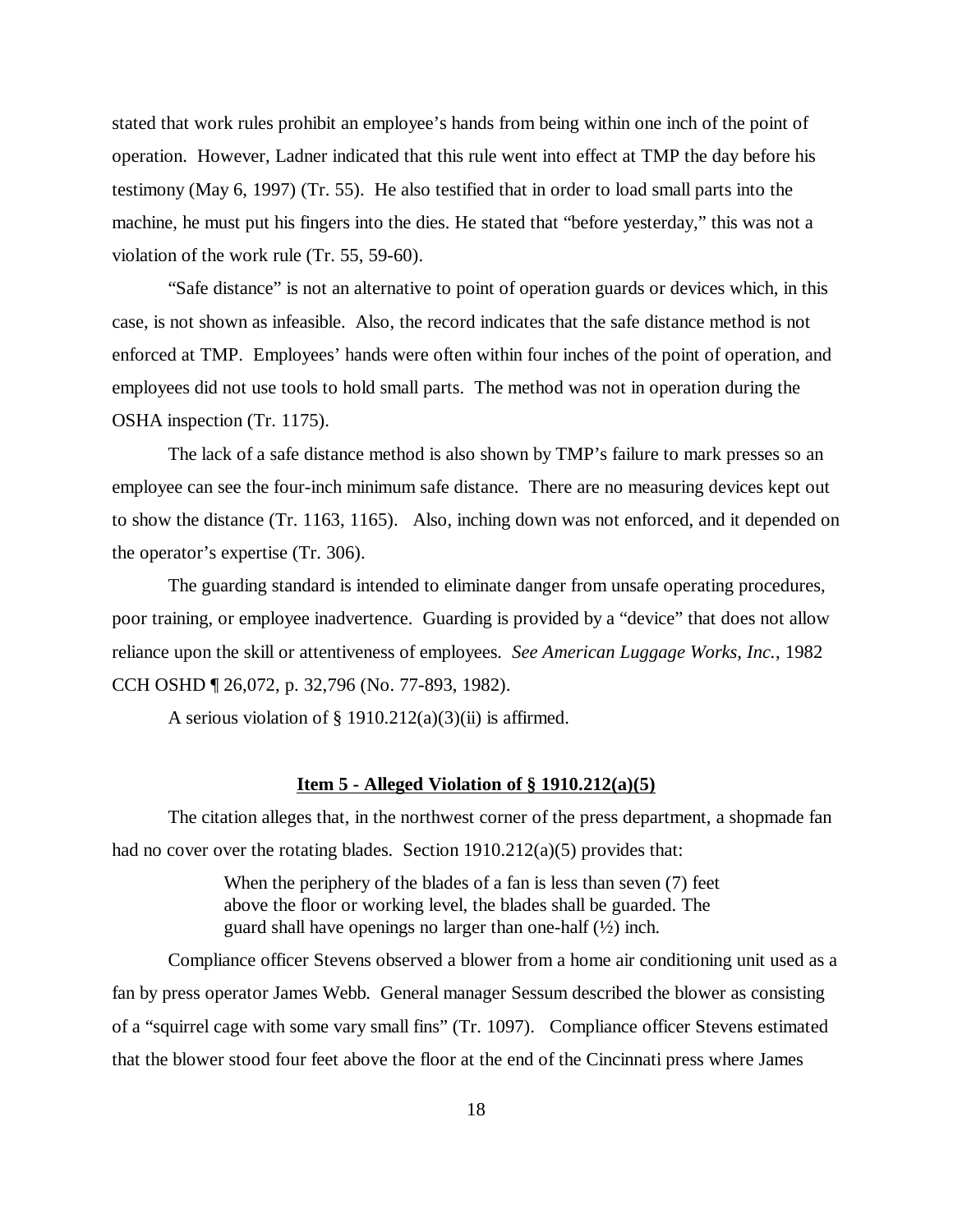Webb worked (Tr. 609-610). There was a 10-inch round opening in the cage on one side of the blower (Tr. 609-10). The opening faced a walkway leading to an exit. The walkway was one to two feet wide, "there was just enough room to walk through to go out of the back door of the exit" (Tr. 610-611). Also, there were small parts used by employees on the floor near the blower (Tr. 613).

James Webb testified that the blower has been at his work station during his employment at TMP for at least two years (Tr. 500, 504). He estimated the height at six feet (Tr. 501-502). Sessum testified that it is TMP's policy that all fans must be approved by the safety manager. He stated that TMP was not aware of the existence of the blower (Tr. 1097). The blower was removed during the course of the inspection (Tr. 612, 1098).

TMP argues that it was unaware of the blower and that it did not pose a hazard. TMP in part relied on the testimony of James Webb, who indicated that an employee could only intentionally place his hands into the opening, and that the blower was positioned too high to ensnare an employee's clothing (TMP Brief, p. 66; Tr. 500-502). TMP cites *Turnbull Millwork Co.*, 6 BNA OSHC 1149 (Docket No. 15047, 1977) (an unguarded fan posed no hazard to employees who could place their hands into the rotating blades without causing injury).

TMP's arguments are rejected. Employees commonly used fans at their workstations (Tr. 341, 504-505). There is no dispute that the blower was a fan within the meaning of the standard (Tr. 1097). The blower was used as a fan by the employee and it had rotating blades. It was used to produce a current of air. Webb used the blower to cool himself while working at the press brake (Tr. 500, 1099). TMP also does not dispute that the blades were not completely enclosed (TMP Brief, p. 66; Tr. 501, 1097). The blower was placed on a stand near a walkway.

It is uncontroverted that the blower was in plain view and was used as a fan by Webb for two years. Despite Sessum's testimony, TMP knew or should have known about the unguarded fan blades. Also, whether the fan was four or six feet above the ground is immaterial for the purposes of establishing a violation. The standard requires guarding of blades if less than seven feet. Having placed the fan's opening next to a narrow walkway, employees on the walkway were in a zone of danger. The test for determining an employee's exposure to a hazard is whether it is "reasonably predictable" that employees would be in the zone of danger created by a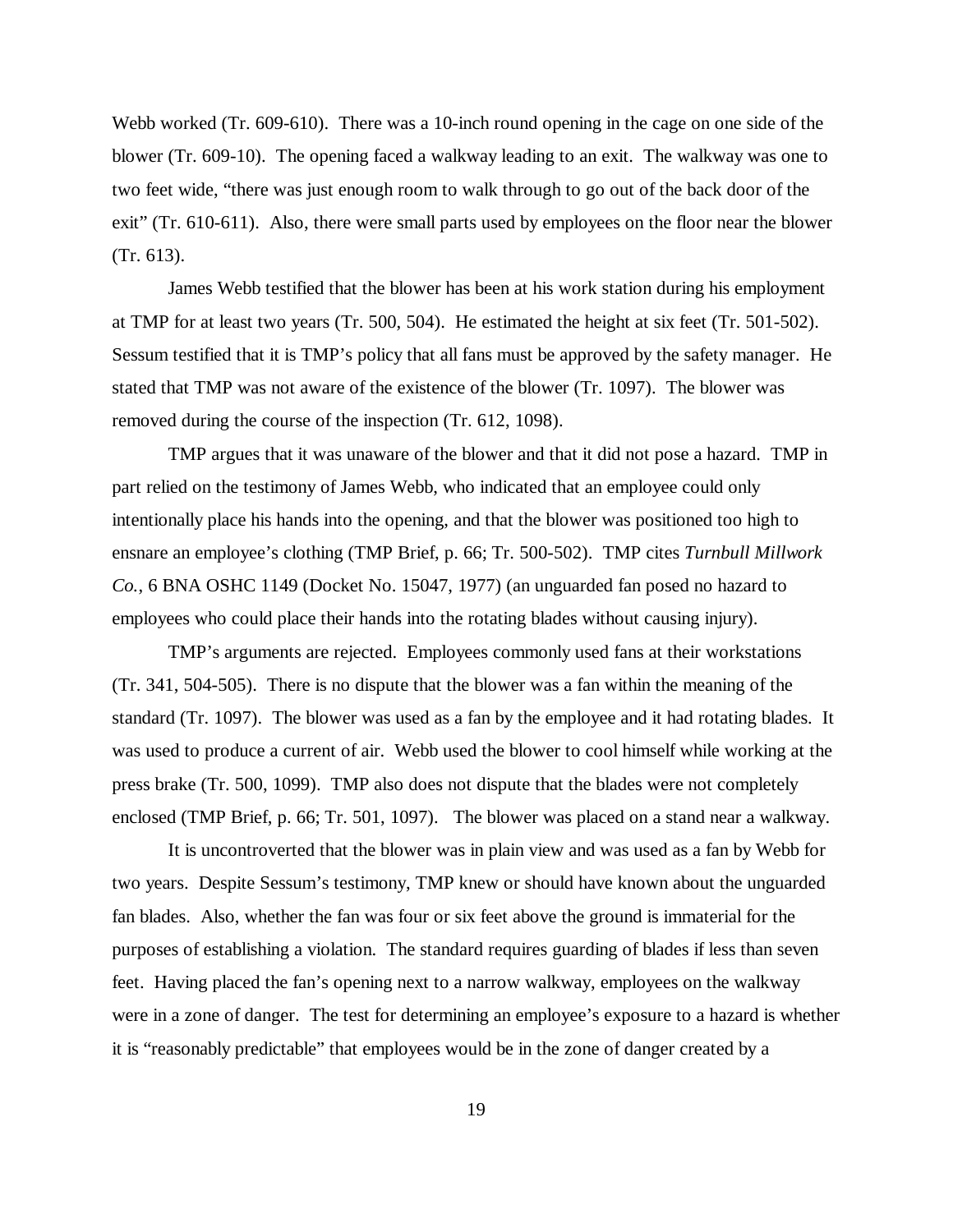noncomplying condition. *Kokosing Constr. Co.,* 17 BNA OSHC 1869, 1870 (No. 92-2596, 1996). Employees walking to the exit were within two feet of the ten-inch opening in the blower's cage. The probability of an injury occurring, however, is low in that the opening was limited and in excess of four feet above the ground level.

An "other" than serious violation of  $\S$  1910.212(a)(5) is affirmed.

### **Item 6 - Alleged Violation of § 1910.217(b)(4)(i)**

The citation alleges that in the press department, the mechanical power presses identified as Federal No. 6, Whitney Jensen, and Press Rite Notcher did not have a cover over the foot pedal to prevent unintended operation of the press. Section 1910.217(b)(4)(i) provides that:

> The pedal mechanism shall be protected to prevent unintended operation from falling or moving objects or by accidental stepping onto the pedal.

Compliance officer Stevens testified that the mechanical power presses did not have covers over their foot pedals (Tr. 676-677, 699). General manager Donald Sessum testified that the Press Rite did have two parallel bars straddling the pedal which he considered sufficient protection for the pedal (Tr. 1100-1101). The two bars were parallel to the foot pedal, at the height of the foot pedal which in his opinion reduced the likelihood of an accidental operation. As Sessum stated, "you would actually have to get your foot right between these two bars to activate it" (Tr. 1100). Sessum's testimony was supported by Eugene Carlisle, setup operator (Tr. 432). With regard to the other presses (Federal No. 6 and Whitney Jensen), Sessum conceded some limited exposure (Tr. 1102). Pedal covers were installed during the course of the inspection (Tr. 1101, 1134).

TMP argues that because of the material used (aluminum and steel), there is insufficient weight to activate the presses (Tr. 1103). It takes eight or nine pounds of pressure to activate the foot pedal (Tr. 1259). Also, TMP argues that only press operators worked in the press department and the presses are run infrequently (Tr. 1102).

Mechanical power presses are used to punch holes and make notches in metal (Tr. 94, 204). The purpose of the standard is to prevent accidental operation of the presses, whether from the operator or objects. The bar at the side of the pedal was to stop an employee from tripping on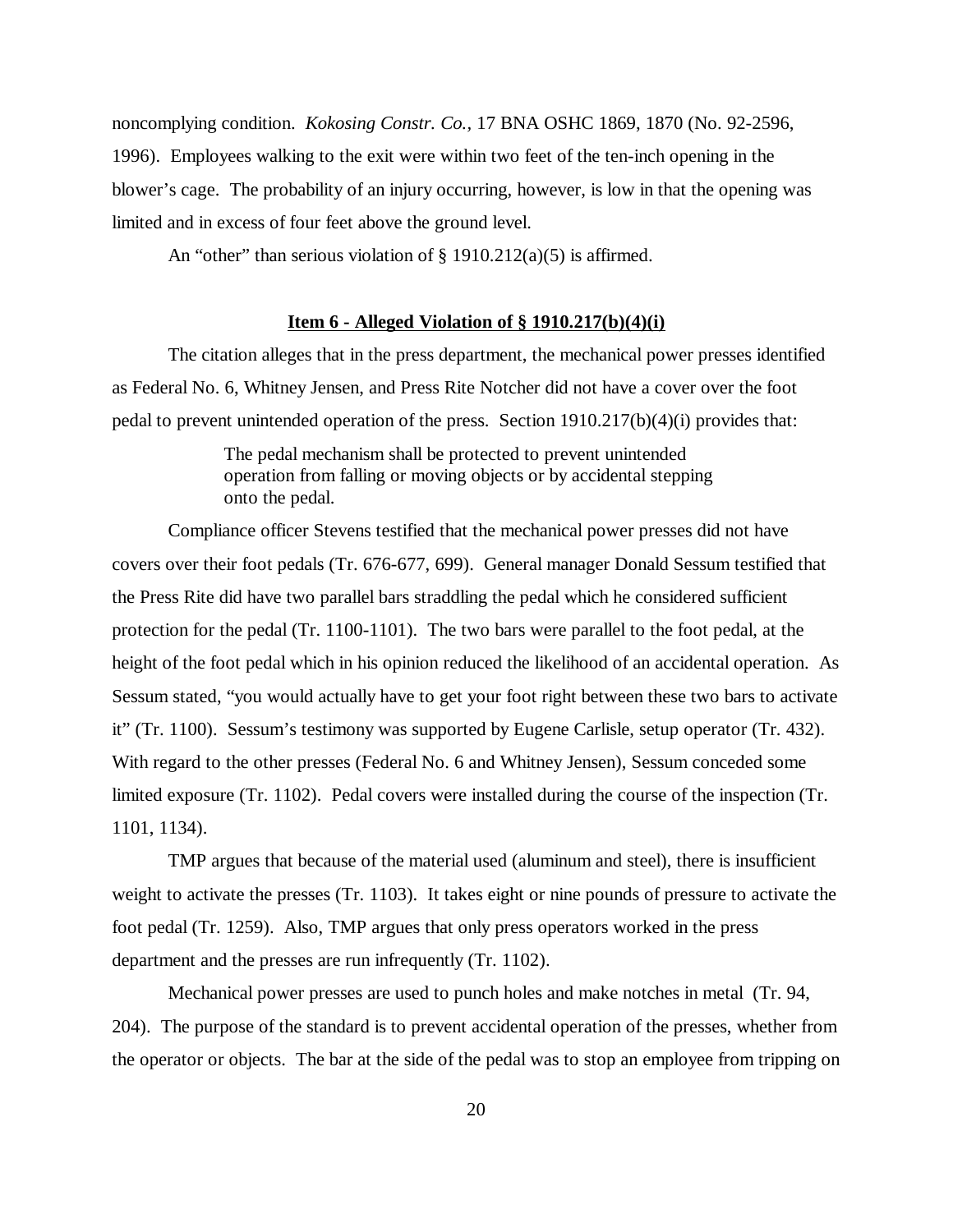the pedal, not from inadvertently activating the press (Tr. 432). TMP concedes no pedal covers on two of the presses and an inadequate cover on the other press. The presses' pedals were not protected from accidental or inadvertent operation by the operator.

A serious violation of  $\S$  1910.217(b)(4)(i) is affirmed.

#### **Item 7 - Alleged Violation of § 1910.217(c)(1)(i)**

The citation alleges that in the press department, the Federal No. 6, Whitney Jensen, Federal Press, and the Press Rite mechanical power presses also did not have point of operation guarding. Section  $1910.217(c)(1)(i)$  provides that:

> It shall be the responsibility of the employer to provide and insure the usage of "point of operation guards" or properly applied and adjusted point of operation devices on every operation performed on a mechanical power press. See Table O-10.

Eugene Carlisle, setup operator, testified that he operated the Press-Rite and the Federal No. 6 during the OSHA inspection (Tr. 414, 420-421). He stated that when operating the presses his hands came within four to eight inches of the point of operation (Tr. 440, 665). He testified that the safe distance from the point of operation was discussed at the weekly safety meetings (Tr. 456). The Secretary stipulates that the four mechanical power presses have been abated (Tr. 1134).

General manager Donald Sessum testified that the Federal press and the Press-Rite were only using dies with a  $\frac{1}{4}$  inch opening (Tr. 1103-1104, 1138). TMP argues that the Federal press and Press Rite press did not require point of operation guarding (TMP Brief, p. 72). An opening of ¼ inch needed no guard. *See Microform Precision Sheetmetal, Inc.*, 14 BNA OSHC 1215 (No. 88-2010, 1989) (a  $\frac{1}{2}$  inch opening was not wide enough to allow a finger to enter the point of operation); *Collator Corp.,* 3 BNA OSHC 2041 (No. 2004, 1976) (press brake opening between dies which never exceeded ¼ inch presented no hazard to operators). Also *see* § 1910.217(c)(ii), which provides that "[t]he requirement of paragraph  $(c)(1)(i)$  of this section shall not apply when the point of operation opening is one-fourth inch or less. *See* Table O-10." Further, TMP asserts that the Federal press has plexiglass guards that protected the point of operation (Tr. 1138).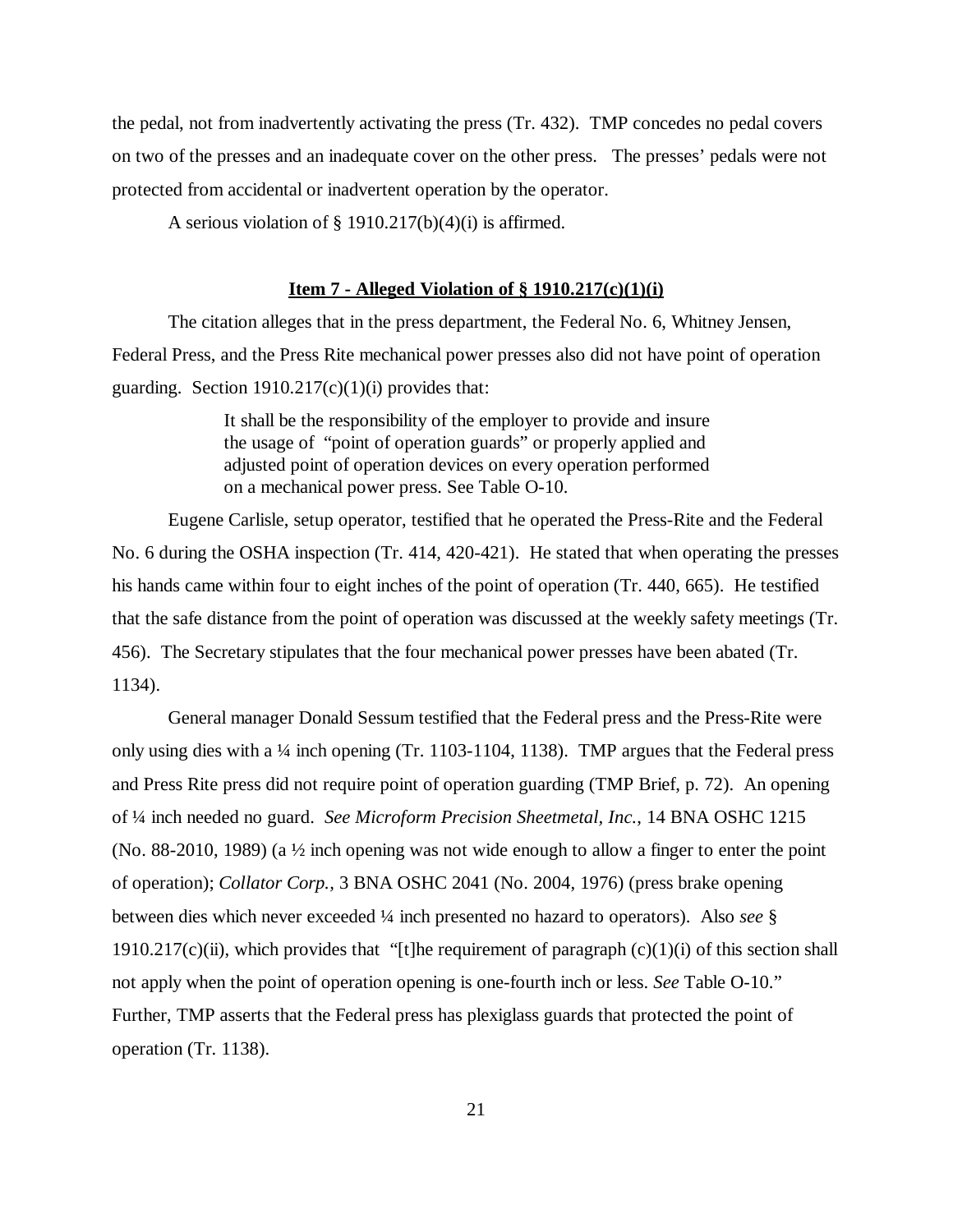The Secretary argues that the openings between the ram and die were more than three inches and that some dies have openings of greater than  $\frac{1}{4}$  inch. The Secretary asserts that TMP used unitized tooling, and the dies were placed below the ram with gaps of several inches between the upper portion and the bottom portion of the ram (Secretary Brief, p. 27; Exh. C-18, Photo 9; Tr. 663-667).

Unitized tooling is "a type of die in which the upper and lower members are incorporated into a self-contained unit so arranged as to hold the die members in alignment" § 1910.211(d)(58). OSHA standards for mechanical power presses specify that in unitized tooling the "opening between the top of the punch holder and the face of the slide (or ram, *see* 29 CFR § 1910.211(d)(51)), or striking pad, shall be safeguarded" in accordance with  $\S$  1910.217(c).

TMP uses a variety of dies in their mechanical power presses. There is no dispute that the presses lacked point of operation guarding (Tr. 431, 440). The presses did not have guards at the area where metal is actually positioned and work is performed (*See* definition, § 1910.211(d)(45)). Also, the operator's hands came within inches of the point of operation during press operations. Eugene Carlisle testified that some dies have a gap greater than ¼ inch to almost 5/16 inch (Tr. 457-458). The Secretary concedes that the standard does not require guarding if the opening is less than ¼ inch (Secretary Brief, p. 26).

The record in this case fails to show that the area between the dies exceeded 5/16 inch and presented a hazard to employees. The testimony of Sessum and Carlisle regarding the size of the opening between the dies is uncontroverted. Also, the area between the upper die and the ram, as identified by the Secretary, was not shown to be a hazard to employees. It is not the point of operation. The metal is placed between the upper and the lower dies. The upper die and the lower ram do not come in contact.

The Secretary's argument that TMP used unitized tooling is not supported by the record. There is no showing as to the type of dies used by TMP. Also, TMP was not cited for violation of the standard applicable to unitized tooling, § 1910.217(d)(5). In this case, a sufficient opening remains between the die and ram, which prevents any amputation or pinching of the operator's hands. *See Armour Food Co*., 14 BNA OSHC 1817 (No. 86-247, 1990) ("the mere fact that it

22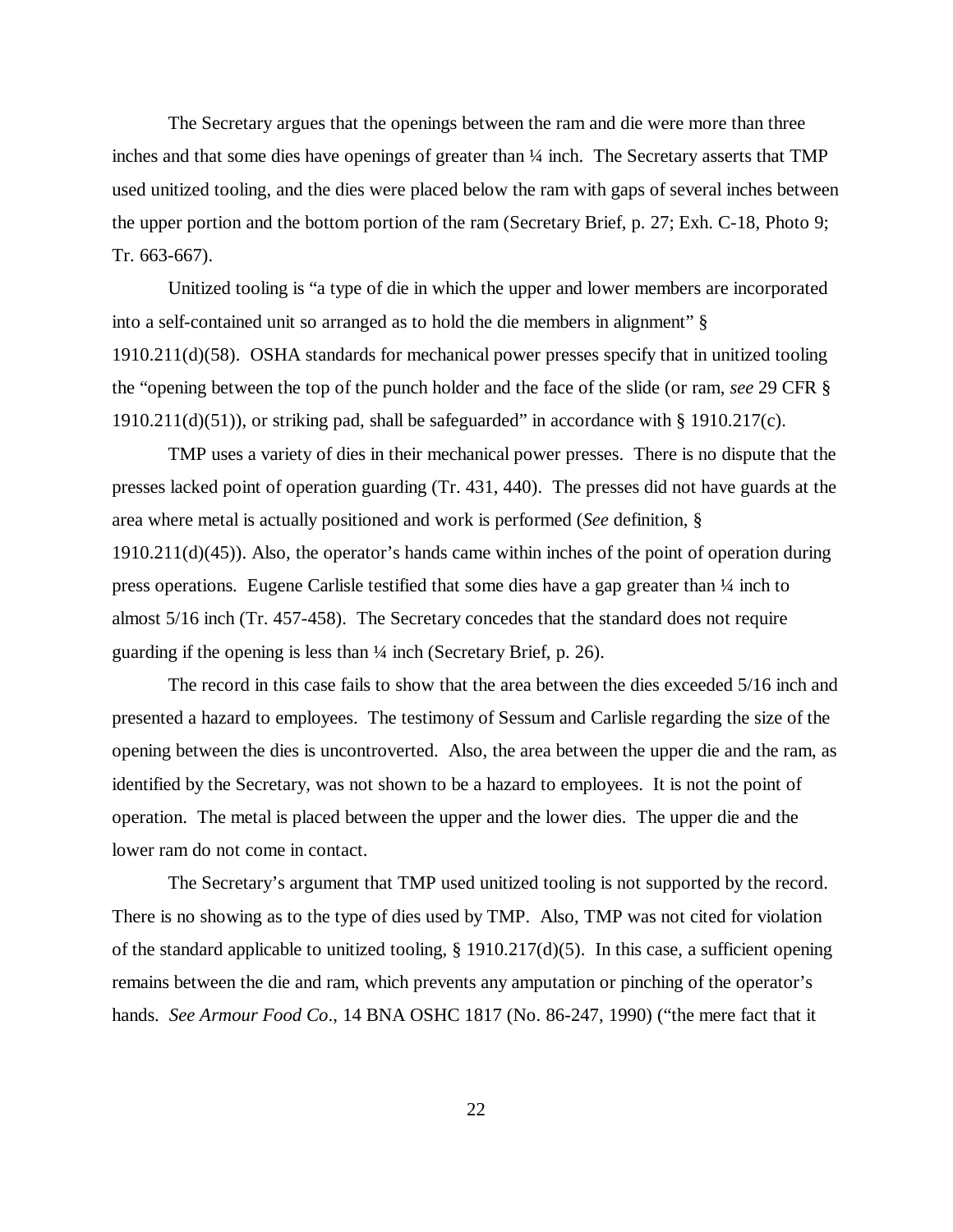may be physically possible for an employee to come into contact with the moving parts is not sufficient to establish a violation").

A serious violation of  $\S$  1910.217(c)(1)(i) is vacated.

# **Items 8a and 8b - Alleged violations of §§ 1910.217(e)(1)(i) and 1910.217(e)(1)(ii)**

The citation alleges that in the press department no inspection program was initiated, and no records were maintained concerning the operation of the mechanical power presses, including the Federals, Whitney Jensen, Press-Rite and Stripit. Sections 1910.217(e)(1)(i) and  $1910.217(e)(1)(ii)$  provide that:

(i) It shall be the responsibility of the employer to establish and follow a program of periodic and regular inspections of his power presses to ensure that all their parts, auxiliary equipment, and safeguards are in a safe operating condition and adjustment. The employer shall maintain a certification record of inspections which includes the date of inspection, the signature of the person who performed the inspection and the serial number, or other identifier, of the power press that was inspected.

(ii) Each press shall be inspected and tested no less than weekly to determine the condition of the clutch/brake mechanism, antirepeat feature and single stroke mechanism. Necessary maintenance or repair or both shall be performed and completed before the press is operated. These requirements do not apply to those presses which comply with paragraphs (b) (13) and (14) of this section. The employer shall maintain a certification record of inspections, tests and maintenance work which includes the date of the inspection, test or maintenance; the signature of the person who performed the inspection, test, or maintenance; and the serial number or other identifier of the press that was inspected, tested or maintained.

Weekly inspections are addressed during TMP's safety meetings (Tr. 121, 453-454, 510).

There is a written checklist for weekly inspections which is initialed upon completion of the inspection (Exh. C-4; Tr. 102). Employees are instructed in how to complete the inspection forms and the importance of the inspections (Tr. 121). Weekly press inspections are conducted every Monday morning and last between 5 and 30 minutes (Tr. 1110). The operators do the inspections (Tr. 1106-1108, 1111). According to Morris Ladner, leadman, employees do not check the clutch linkage, or the oil or hydraulic fuel levels (Tr. 119-120). Employees do check the brakes (Tr. 120-121).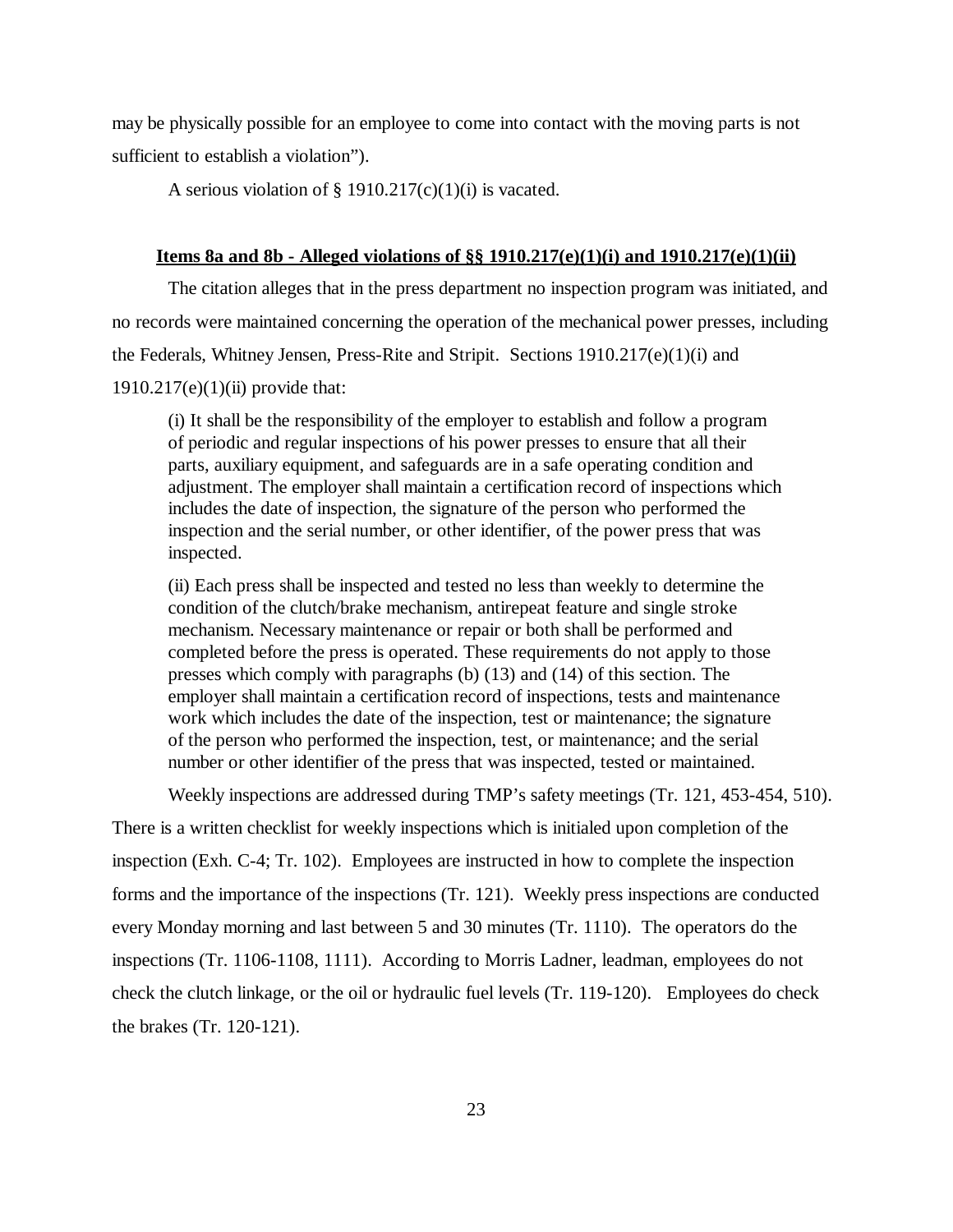General manager Donald Sessum testified that before initialing TMP's certification, operators check the function of the press, including the clutch and brake. He stated that operators make sure the guards are in place, check for loose nuts or bolts, and, if applicable, check the press' air system (Tr. 1106-1108).

James Webb described his inspection as checking the press to see if it was working properly. He checked the electrical system, fluids, rams, clutch, and brake mechanisms (Tr. 510). Eugene Carlisle, setup operator, on the other hand, testified that Dale Cupp inspected the presses. Although Carlisle never observed the actual inspection, he said that he saw Cupp looking at a press, then initialing the checklist (Tr. 450-451). Cupp did not testify.

The Secretary argues that the standard requires a detailed inspection list and a certification of the items on the presses (Tr. 693-694, 777). The Secretary asserts that TMP's inspection documentation was insufficient because "the documentation does not relate to the requirements of the standard . . . [in that it] was not for the purpose of checking and certifying that all parts, auxiliary equipment and safeguards were in a safe and operating condition" (Secretary's Brief, p. 35).

TMP argues that weekly inspections were performed, and, in the alternative, the violation should be classified as *de minimis*. TMP asserts that its records, as required by the standard, show the inspection date, the inspector's initials, and a description of the press inspected (Exh. C-4).

The lack of an adequate inspection program is shown by the items on the presses found in disrepair. On the Whitney Jensen press, there was no cover on the foot pedal, part of the guard was missing on the flywheel, and there was no point of operation guard (Tr. 689). The Federal No. 6 press lacked a point of operation guard, flywheel guards, and a cover over the foot pedal (Tr. 691-692). Stevens also testified that the anti-repeat mechanisms and palm buttons on the Federal presses, Whitney Jensen, and Press-Rite Notcher were inoperable (Tr. 697-698). Her testimony was uncontradicted. The anti-repeat mechanism prevents the press from cycling more than once following activation by the operator (Tr. 698).

Even if TMP performed detailed inspections, its records and certification provide only limited information, insufficient under the standard. TMP's inspection record merely identifies the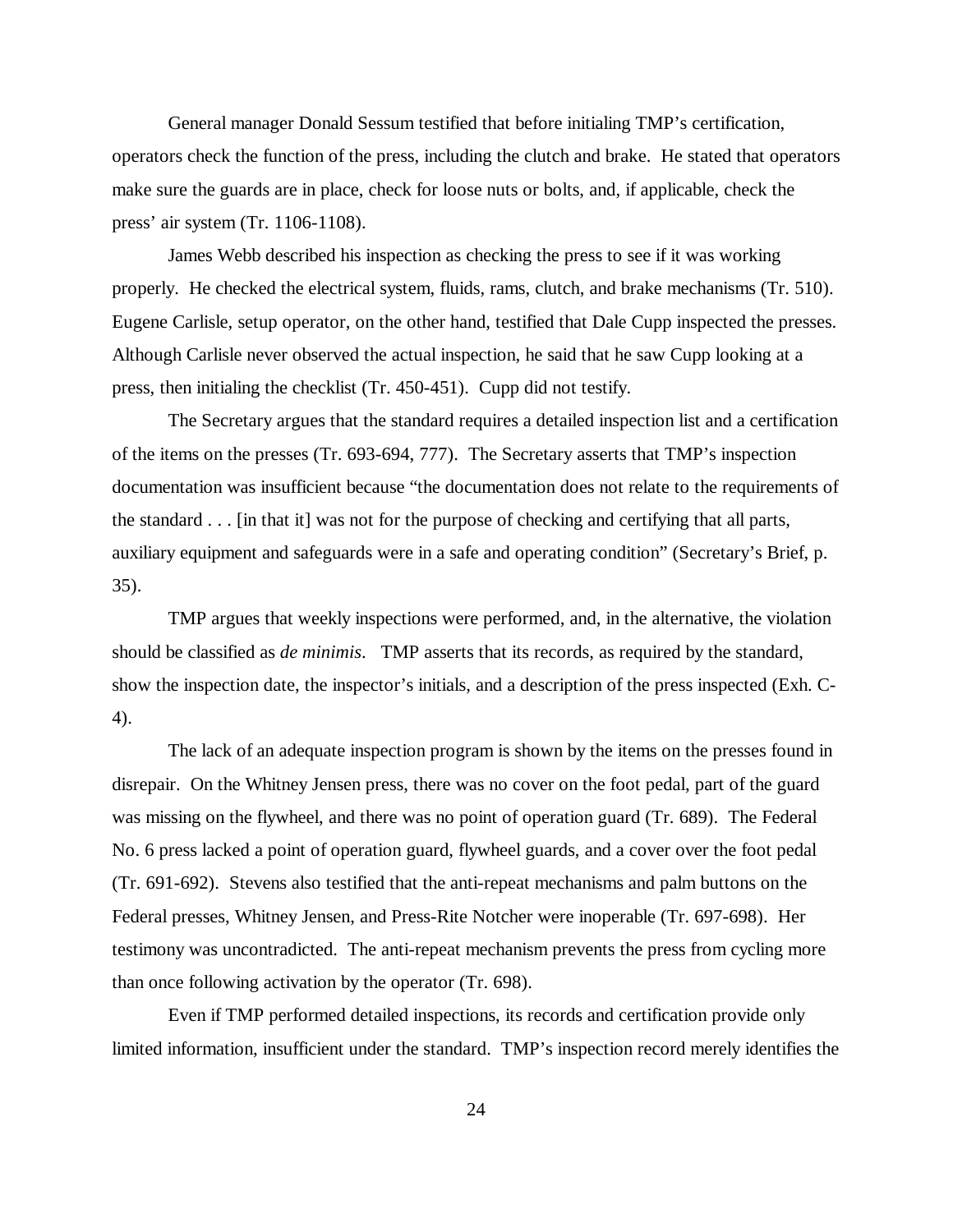equipment, date of inspection and the inspector (Exh. R-4). It does not identify the items inspected or show if the item needed adjustment or repair.

The standard requires that an employer perform both operational checks as well as safety checks. Under § 1910.217 an employer must test working parts, auxiliary guards, and certify the inspection in writing (Tr. 686-687). Safety manager Douglas Caudill told Stevens that "they made the inspections to see if there was oil on the floor or if it was running properly" (Tr. 690- 693, 696). TMP's inspections were limited to the working condition of the press (Tr. 697). TMP's checklist does not identify the items inspected or ensure that each item of operation and safety were inspected. The missing flywheel enclosures and foot pedal covers demonstrate the lack of focus of TMP's inspection. This is also shown by the non-working, anti-repeat and single stroke mechanisms (Tr. 697). A single stroke mechanism "can be set so that once the press is cycled, that it won't cycle again when it's not expected by the employee" (Tr. 698). The lack of a complete inspection and repair program exposed the operators to unsafe conditions in operating the presses.

Serious violations of §§ 1910.1910.217(e)(1)(i) and 1910.217(e)(1)(ii) are affirmed.

#### **Item 9 - Alleged Violation of § 1910.219(b)(1)**

The citation alleges that in the press department, the flywheels were not completely enclosed on the Federal press, the Federal No. 6 press, the Whitney Jensen press, and the Press-Rite Radius Notcher. Section 1910.219(b)(1) provides that:

> Flywheels located so that any part is seven (7) feet or less above floor or platform shall be guarded in accordance with the requirements of this subparagraph: (i) With an enclosure of sheet, perforated, or expanded metal, or woven wire;

Compliance officer Stevens testified that on the presses, the flywheels were unguarded during her inspection (Exh.  $C-2^5$ ; Tr. 679-683). The unguarded flywheels were less than seven

(continued...)

 $<sup>5</sup>$  Exh. C-2 is the video of OSHA's inspection. In the video, the Federal press is identified by label 1-7C</sup> and the word "Federal"; the Federal No. 6 is green with the word "Federal," and a red box mounted to the right; the Whitney Jensen press is shown with an aluminum or silver box beneath the operating area; and the Press Rite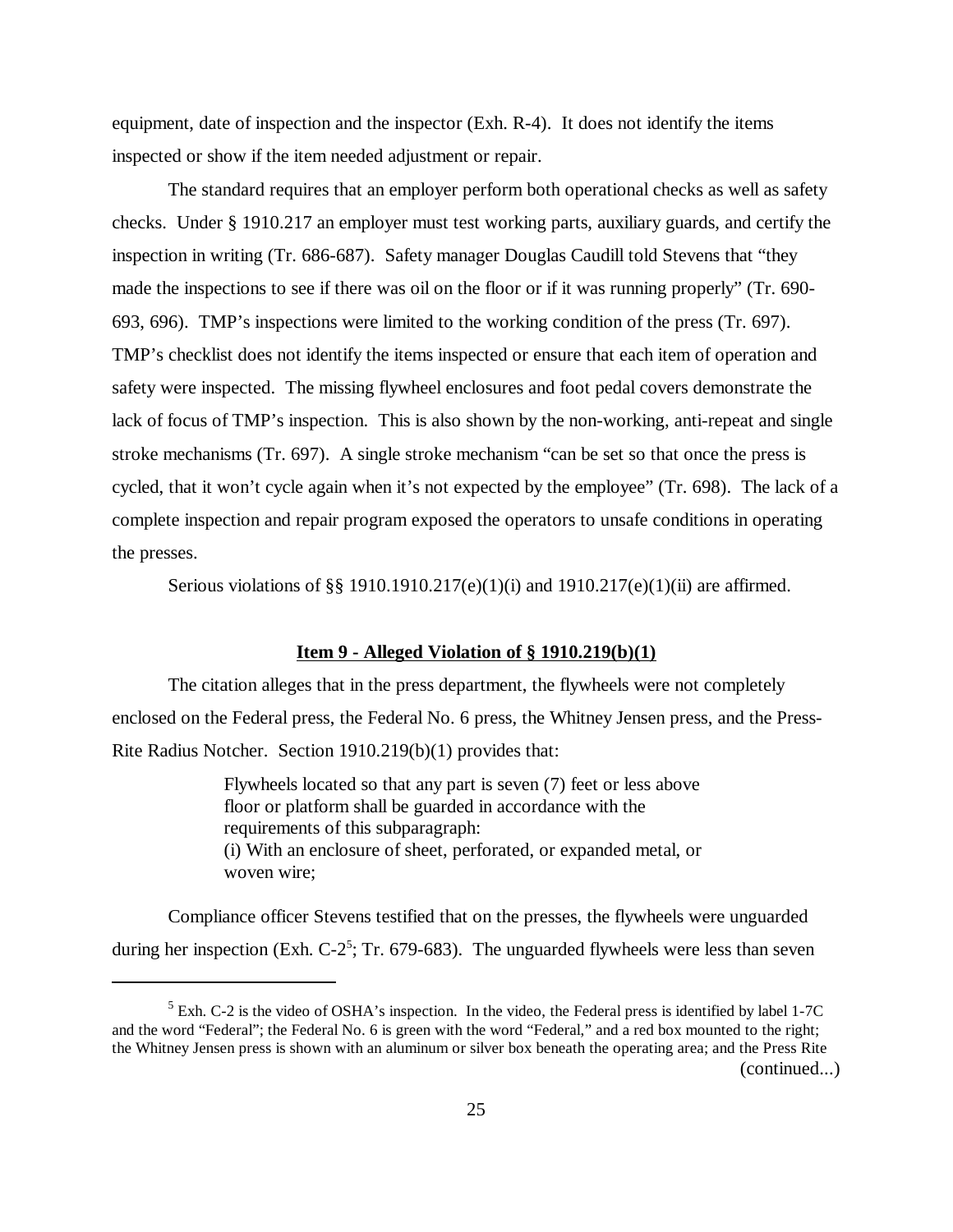feet above the floor. Stevens stated that employees were exposed to the hazard of being caught in the rotating flywheels and receiving lacerations (Tr. 700-701). It is uncontradicted that an operator was unable to see an employee because the flywheel was located at the back of the press (Tr. 682). TMP completely guarded the flywheels during the inspection (Tr. 711, 1118, 1133).

General manager Donald Sessum testified that the presses were guarded on three sides. Sessum considered an employee's exposure remote because the unguarded area was relatively small and isolated. In Sessum's opinion, an employee would have to intentionally put his hand into the unguarded section (Tr. 1116). There was no employee traffic in the area (Tr. 1116). Also, he stated that no employee was injured as a result of the unguarded flywheels (Tr. 1117- 1118).

To establish employee exposure, the Secretary must show that it was reasonably predictable that employees would have access to the conditions in their normal working routine, including ingress and egress from working areas*. Dover Elevator Co*., 16 BNA OSHC 1281, 1285 (1993). Also *see Miniature Nut and Screw Corp.*, 17 BNA OSHC 1557 (1996) (operator not closer than two feet and the area not shown accessible under normal circumstances).

Mechanical power presses derive power from a rotating crank shaft which obtains energy generated from rotating flywheels (Tr. 204). There is no dispute that the flywheels were less than seven feet above the floor and unguarded on at least one side (Exh. C-2; Tr. 680-681). The record also establishes employee's exposure. Sessum conceded that between the Federal and Whitney Jensen, there is a gap employees use "from time to time." It is a "shortcut" which employees use when the presses were operating (Tr. 1116-1117). The unguarded portion of the flywheel goes almost to the floor (Tr. 681-682). The operator is not able to see an employee standing next to the flywheel (Tr. 682).

A serious violation of § 1910.219(b)(1) is affirmed.

## **Item 10 - Alleged Violation of § 1910.304(f)(4)**

 $5$ (...continued)

is shown with a red device above the point of operation.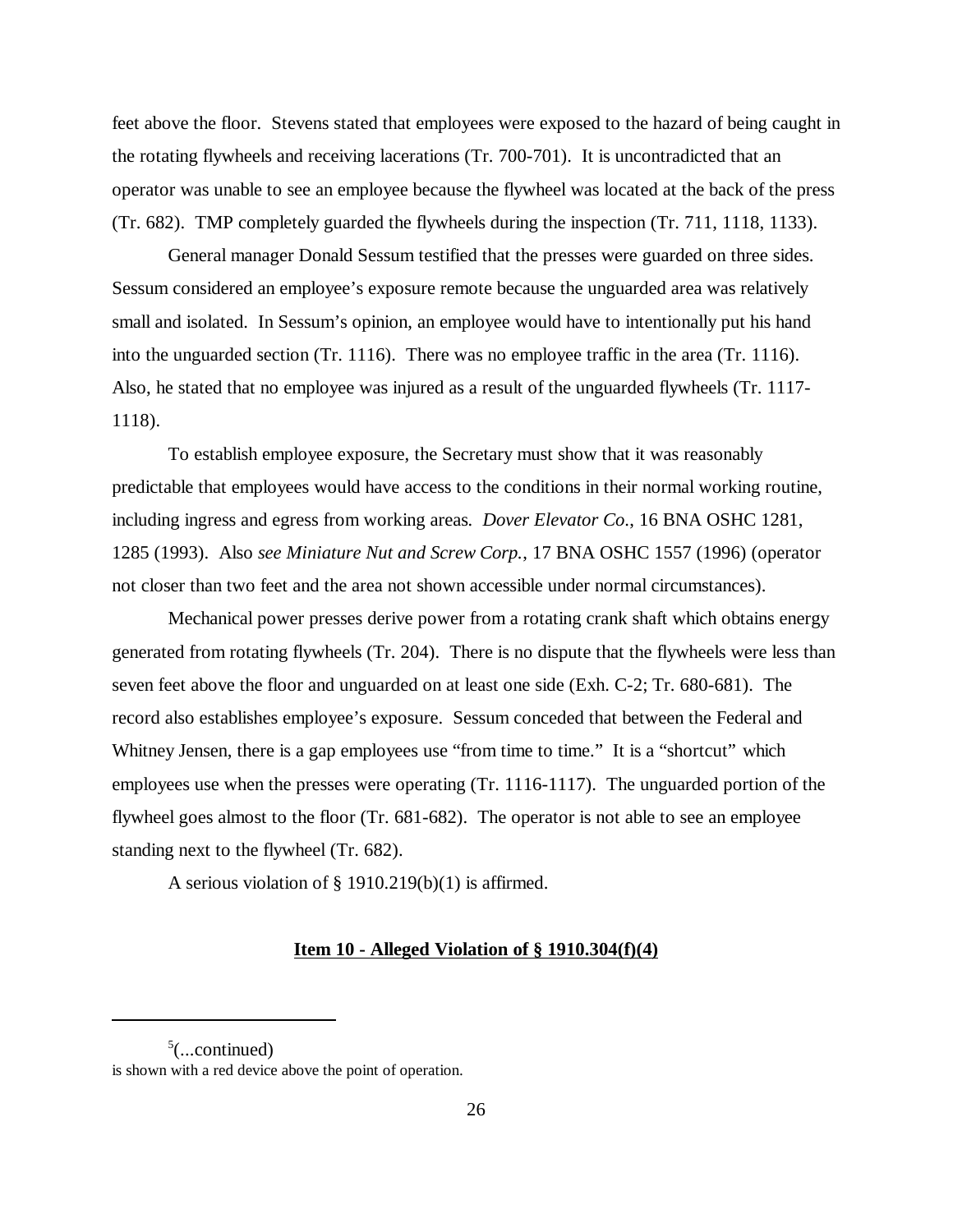The citation alleges that in the press department, there was no ground wire on the shopmade fan located on the aisle way next to the Cincinnati 3 press brake. Also, in the Formica work area, there was an open ground to the receptacle mounted inside the spray booth used for a saw, fan, and radio. Section 1910.304(f)(4) provides that:

> The path to ground from circuits, equipment, and enclosures shall be permanent and continuous.

There is no dispute that there was a blower from an air conditioner used as a fan near the Cincinnati 3 press brake. The fan was plugged into the outlet on the side of the Cincinnati 3 press (Exh. C-5; Tr. 1167). The fan did not have a ground wire attached (Tr. 609, 611-612). The fan was located next to an aisle used by employees to access the dock area (Tr. 610-611). Stevens testified that the missing ground wire exposed employees to a potential electrical shock hazard if the fan electrically malfunctioned and employees touched the metal housing. Because of the hot temperature and the employees' wet hands from perspiration, she considered the potential shock hazard increased (Tr. 613).

Stevens also found that a wall receptacle in the paint booth had no ground. A radio and fan were plugged into the receptacle (Tr. 615-616). Without a ground, she considered the risk of an accident increased because of the chemicals used in the paint booth. Stevens observed an employee "spraying a glue substance or a paint substance" (Tr. 615).

TMP argues that the isolation transformer "appears" to have created a false reading on Stevens' test equipment, giving the appearance of an open ground when one did not exist. General manager Donald Sessum testified that he was informed by maintenance that the isolation transformer could cause a false reading (Tr. 1119-1120). An isolation transformer protects against electrical surges.

TMP was not cited for the transformer, and there is no evidence that the transformer actually had any effect on Stevens' testing equipment (Tr. 1265-1270). Stevens observed the lack of a ground wire (Tr. 612, 616, 715-716). The transformer "converts a higher form of electricity such as a 220 or a 440 . . . down to 110" (Tr. 1270). Other than speculation by Sessum, TMP offered no evidence that the transformer functioned as a ground or that it made a permanent and continuous ground unnecessary. Neither the maintenance man nor the safety manager Caudill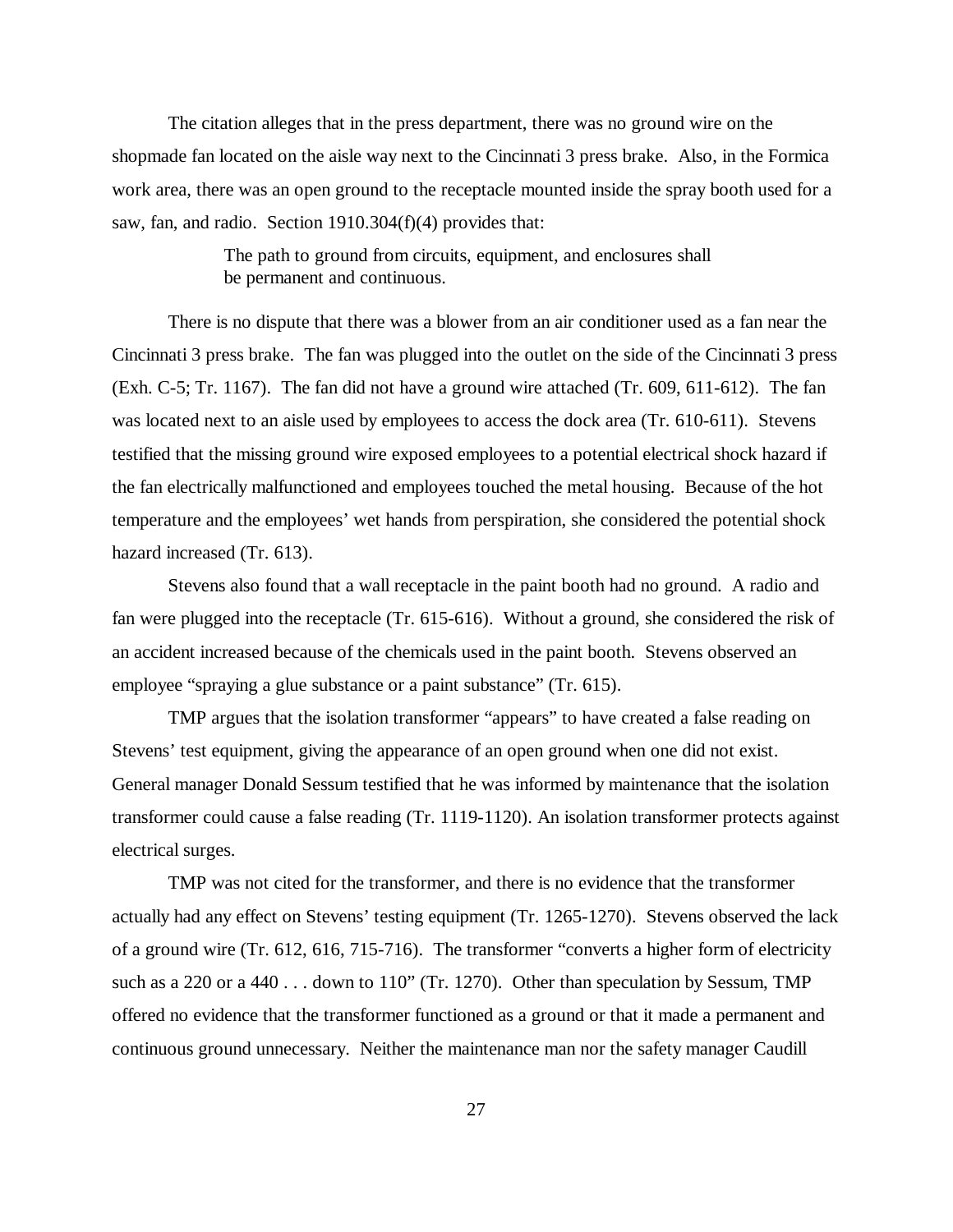testified. TMP performed no tests, and Sessum admitted to limited electrical experience (Tr. 1119). Also, there is no evidence that TMP regularly checked its electrical systems. A serious violation of § 1910.304(f)(4) is affirmed.

# **Penalty Consideration for Citation**

The Commission is the final arbiter of penalties in all contested cases. In determining an appropriate penalty, the Commission is required to consider the size of the employer's business, history of previous violations, the employer's good faith, and the gravity of the violation. Gravity is the principal factor to be considered.

TMP employs approximately 120 employees (Tr. 592). TMP is also entitled to credit for history and good faith because TMP has no history of violations<sup>6</sup> and it immediately abated, for the most part, the violations cited during the inspection (Tr. 592-593). There is no evidence that TMP was uncooperative during the inspection.

A penalty of \$825 is reasonable for violation of  $\S$  1910.23(c)(1) (item 1). Two sections of midrails located on the platform used to access the safety office were missing. Employees regularly used the platform and were exposed to a fall hazard in excess of eight feet to a cement floor. The potential hazard was increased by a door opening out into the platform and a mat in front of the door. Despite the compliance officer's characterization of intermittent use, the record shows that the platform was used daily by the safety officer.

A penalty of \$825 is reasonable for violation of  $\S$  1910.23(d)(1)(iv) (item 2). The midrail was missing on the stairway accessing the safety office. Employees were exposed to a fall in excess of eight feet to a cement floor. The stairway was used to access the safety office.

A penalty of \$825 is reasonable for violation of  $\S$  1910.147(c)(4)(ii) (item 3). The written lockout / tagout program was inadequate. Employees were performing servicing and maintenance without locking out.

A penalty of \$3,500 is reasonable for violation of  $\S$  1910.213(a)(3)(ii) (item 4). The press brakes were not guarded to prevent point of operation injury. The record reflects that at least

 $6$ As discussed, Turnbull Enterprises, the predecessor company, did receive a prior citation, including an alleged violation of § 1910.212. The citation is not considered as part of TMP's history.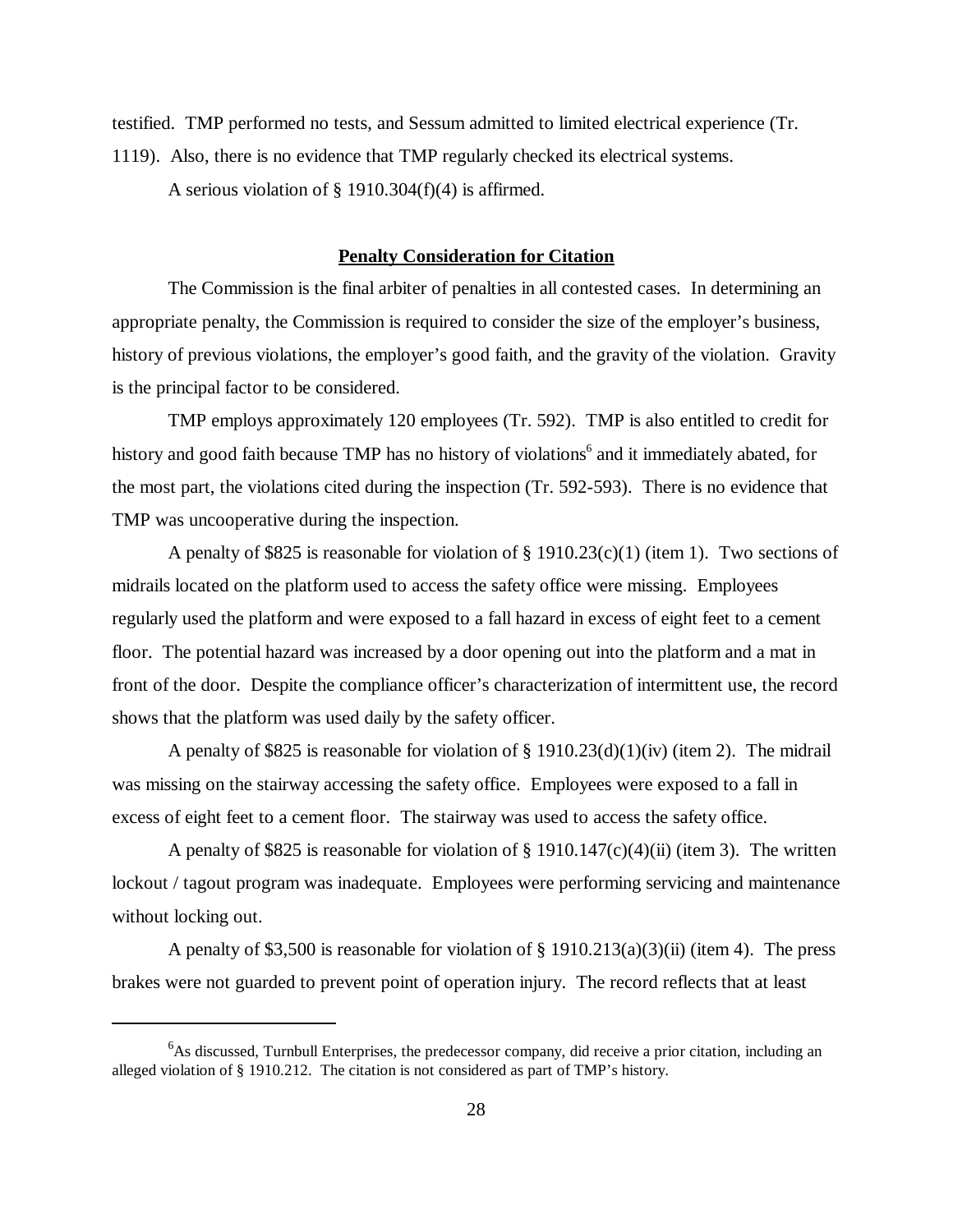two employees were injured and the injuries included loss of fingers. TMP's alleged safe distance method was not shown as an acceptable alternative.

A penalty of \$1,000 is reasonable for violation of  $\S$  1910.217(b)(4)(i) (item 6). The foot pedals of the mechanical power presses were not covered to prevent accidental operation of the presses. Employees were exposed to serious injury, including possible amputation of fingers. However, the presses were only operated approximately fifteen percent of the time (Tr. 1102).

A grouped penalty of \$825 is reasonable for violations of §§ 1910.217(e)(1)(i) and  $1910.217(e)(1)(ii)$  (items 8a and 8b). TMP's inspections were inadequate to assure that safety guards were properly maintained. Operators were exposed to unguarded points of operation; there were no enclosures for flywheels and no covers over foot pedals.

A penalty of \$825 is reasonable for violation of § 1910.219(b)(1) (item 9). Although the flywheels were partially guarded, employees did use the area near the unguarded portion of the flywheel as a "shortcut." Also, the operator's view of the unguarded portion of the flywheel was obstructed.

A penalty of \$825 is reasonable for violation of § 1910.304(f)(4) (item 10). There was no ground wires for a fan and a wall receptacle. Employees were exposed to electrical shock.

# **FINDINGS OF FACT AND CONCLUSIONS OF LAW**

The foregoing decision constitutes the findings of fact and conclusions of law in accordance with Rule 52(a) of the Federal Rules of Civil Procedure.

### **ORDER**

Based upon the foregoing decision, it is ORDERED that: